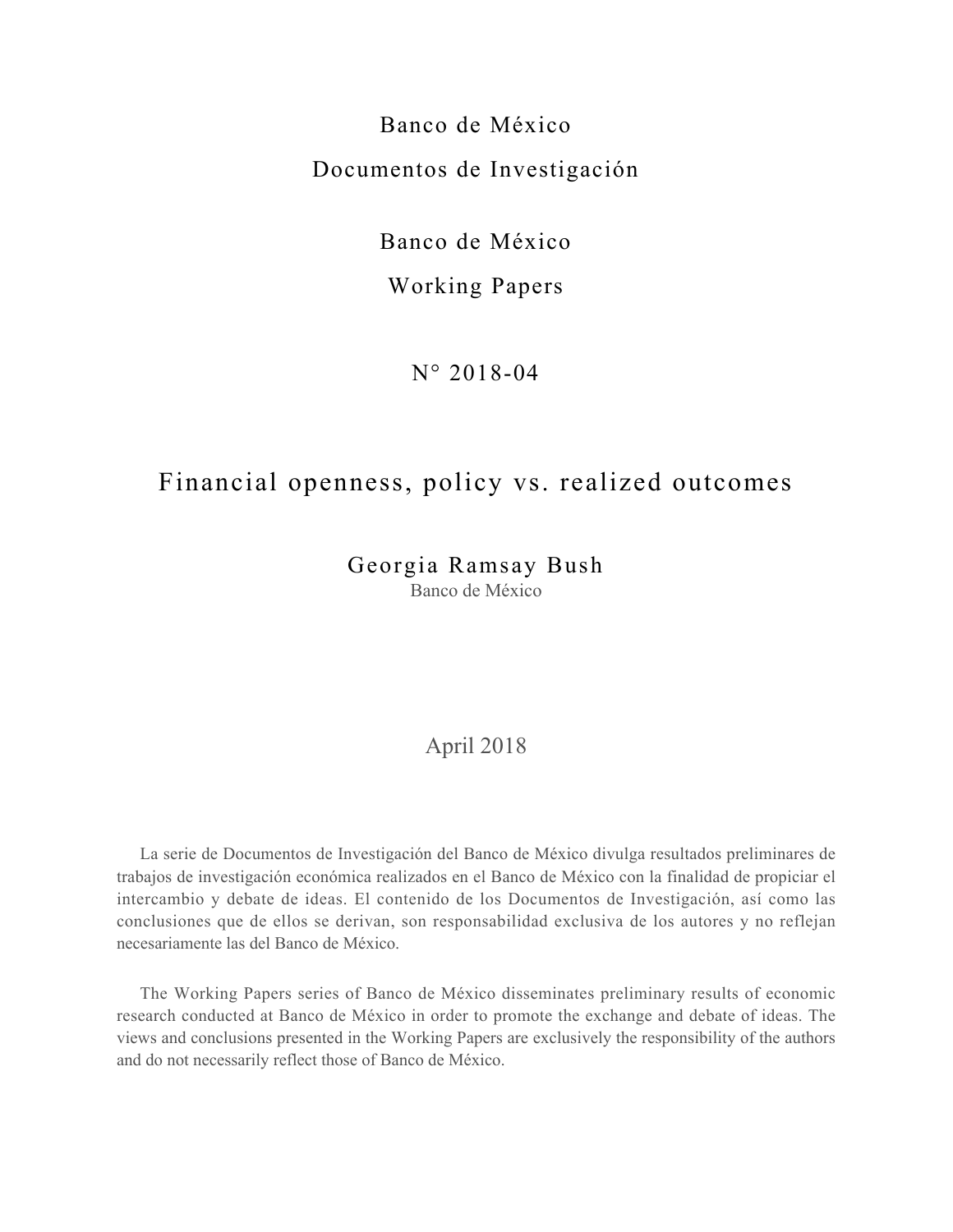# Financial openness, policy vs. realized outcomes

### Georgia Ramsay Bush<sup>†</sup> Banco de México

Abstract: This paper examines how the 1990s capital account liberalization policy trend affected international capital flows, and tests a new hypothesis that the depth and efficiency of the domestic financial system impacts the efficacy of capital account policy. The paper exploits a recently published IMF database on financial development that spans the period 1980-2014 and includes both developing and developed countries. The results confirm that policy on average does not have a significant effect on gross capital flows, when controlling for other factors. I also find no effect on flows disaggregated by type and direction. However, interacting capital account policy and financial development, I do find that for financially developed countries, policy has the expected effect --policy openness leads to capital flows. The implication is that the effectiveness of capital account liberalization requires developing the domestic financial system.

Keywords: financial globalization, financial integration, financial development, capital flows, capital control measures

JEL Classification: F3, F4

Resumen: Este documento examina cómo la tendencia a liberalizar la cuenta de capital de los noventa afectó los flujos internacionales de capital. Explotando una nueva base de datos del FMI para países desarrollados y en desarrollo para el periodo 1980-2014, se prueba la hipótesis de que la eficacia de la política de liberalización se vio afectada por la profundidad y eficiencia del sistema financiero doméstico. Los resultados revelan que, en promedio, la política no tiene un efecto significativo en los flujos de capital brutos al controlar por otros factores, ni en los flujos desagregados por tipo y dirección. Sin embargo, se observa que la mayor apertura de la cuenta de capital induce flujos de capital hacia los países desarrollados financieramente. Esto implica que la efectividad de las políticas de liberalización requiere del desarrollo del sistema financiero doméstico.

Palabras Clave: globalización financiera, integración financiera, desarrollo financiero, flujos de capital, controles de capital

<sup>&</sup>lt;sup>T</sup> Dirección de Estabilidad Financiera. Email: gbush@banxico.org.mx.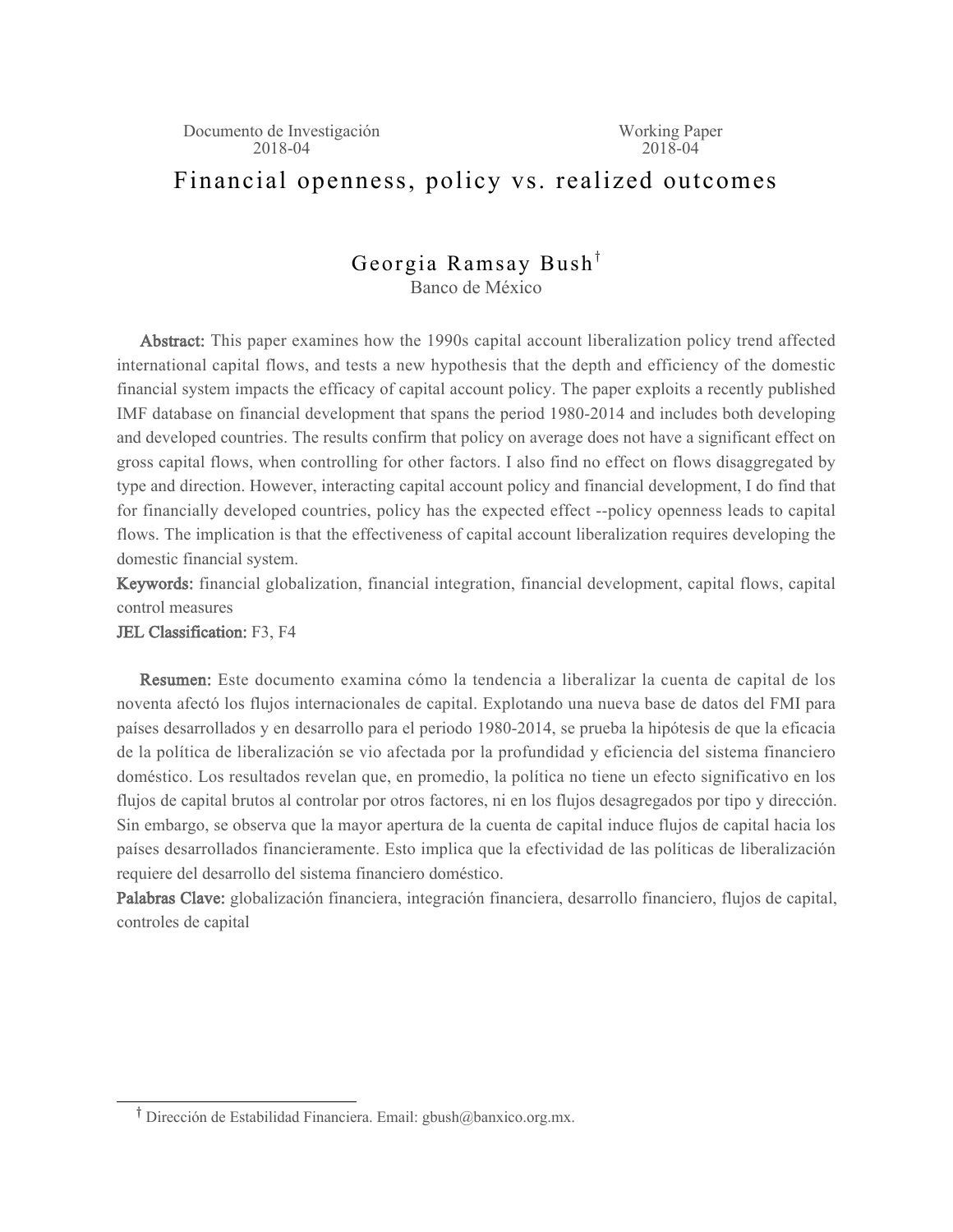## 1 Introduction

From the 1980s till recently, the US and international multilateral institutions such as the IMF encouraged many countries to abandon capital controls and pursue financial liberalization, opening their economies to global financial flows to various degrees. Nevertheless restrictions on international financial transactions remain and capital controls continue to be deployed, while academics and policymakers views vary on their desirability and impact. Neoclassical theory predicts a win-win outcome from opening the economy to international markets. Savers, or the owners of capital earn higher returns investing abroad alleviating firms' financial constraints in the recipient economies, and workers in the recipient economy gain better job opportunities and achieve higher incomes. The direct channel is via the cost of capital. Countries with relatively high interest rates (capital scarce), benefit from opening because their higher interest rate attracts capital inflows, and domestic interest rates are predicted to move towards a lower world interest rate. The lower domestic interest rate stimulates investment and thus growth. Residents of countries with relatively low interest rates can in turn invest in the capital-scarce country and earn higher returns on those foreign assets than they would on domestic assets. Thus for a country opening its capital account, theory suggests this policy will lead to realized flows and financial globalization. Motivated by this theory, the so-called Washington Consensus promoted privatization, trade liberalization and opening to financial flows during the 1980s and 1990s.

However, financial crises in developing countries and the onset and aftermath of the global financial crisis in 2008, have prompted an adjustment to the view that full capital mobility is a panacea. Two strands of argument have evolved. The first strand focuses on the cost of crises and sudden stops, mostly with reference to developing economy experiences. More recently, since the global financial crisis, the focus has shifted to a broader discussion of macroprudential policy, with some participants repositioning capital controls as a tool for policymakers concerned with systemic risks, particularly surges in capital inflows. Using theoretical models, researchers have shown that imposing capital controls is one way to address externalities that lead to a country over borrowing.<sup>1</sup> And, empirical research from the IMF has suggested capital controls can affect flows (Binici et al. (2010)), and has prompted policy discussions on Capital Flow Management. However, other research suggests policy has little impact. And with regards to macroprudential motives, Fernandez et al. (2013) show that in general capital controls have not been counter-cyclical, and argue they are not being used as prudential tools.

Given the mix of country experiences with capital account opening, and the variety of empirical results in the literature on the efficacy of capital controls, this paper aims to further the discussion of the efficacy of capital account policy. As a country pursues a pro-globalization policy, increasingly reducing restrictions on cross border financial flows, does the market

<sup>&</sup>lt;sup>1</sup>See Bianchi (2011), Korinek (2014).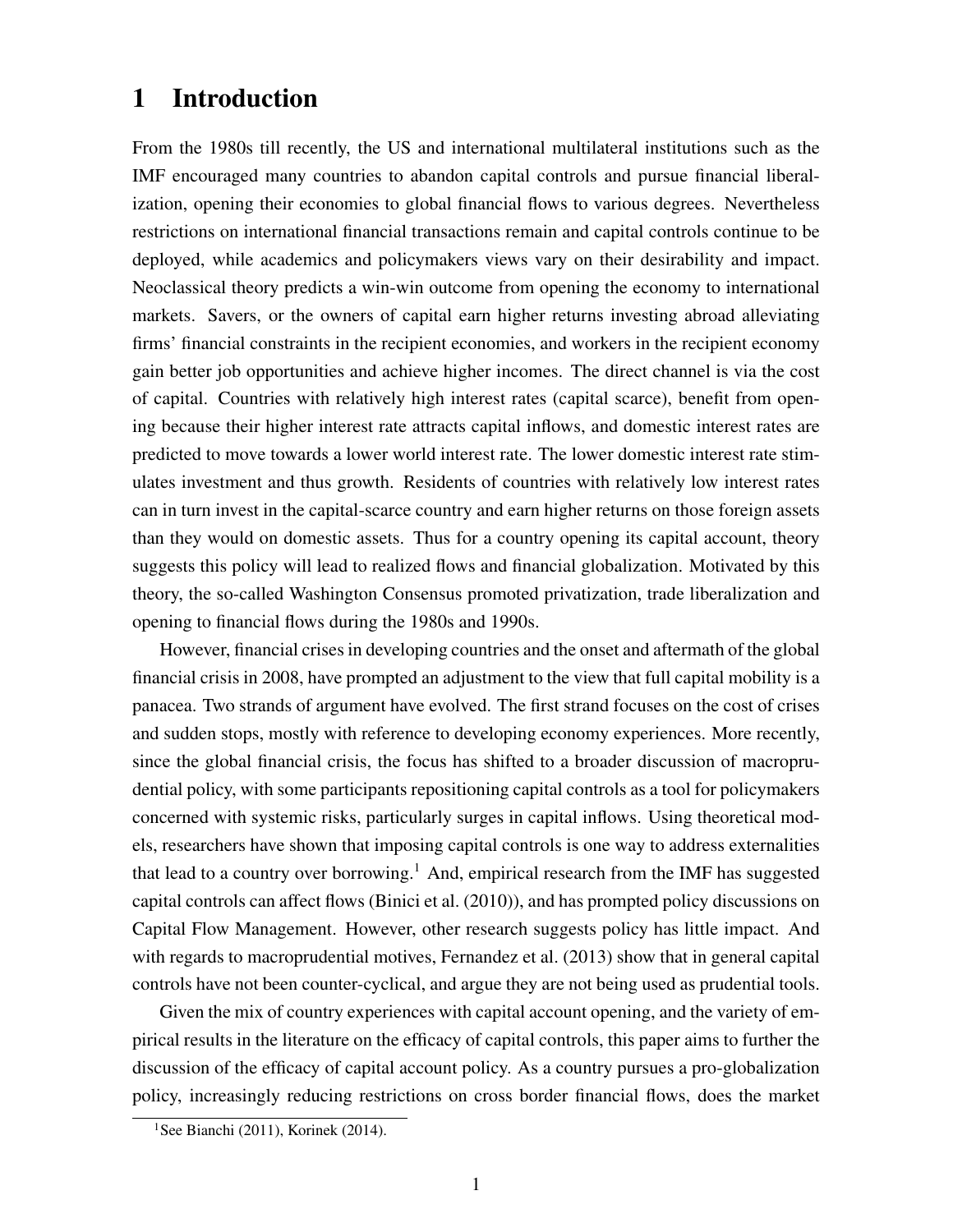respond? And if so is the response symmetric across asset classes (debt and equity) and direction (inwards versus outwards)? If the answer is "it depends", then what factors lead to a strong connection between capital account policy and realized international financial integration? Do developed economies have a different experience than emerging, and if so what in particular about being under-developed alters the connection?

Using an empirical approach to address these questions, this paper analyzes the impact of capital account policy on realized financial globalization, and in particular, the role of financial sector development and overall institutional quality. Financial flows are channeled through the international financial system, comprised of networks of financial centers and domestic jurisdictions. It would be surprising if domestic financial markets and institutions did not play a key role in the process of financial globalization for most countries. Conditional on the presence of the Neoclassical economic motivations for international capital flows, an operational network is necessary to implement these financial transactions. Thus countries with well-developed financial systems would be better placed to take advantage of the trend towards capital account liberalization. I expect to find that financial development amplifies the impact of capital account policy, whether reducing overall restrictions or enforcing targeted controls to alter portfolio composition. Furthermore, quality institutions provide the context for successful financial intermediation and capital market functioning.

The policy shift towards financial globalization since the 1980s, as well as historical experiences during the earlier era of globalization, have motivated extensive research on the impact of loosening restrictions on capital mobility as well as the drivers of capital flows. When the outcome of interest is a macroeconomic variable, multiple measures of financial openness are used which can be categorized as either *de jure* or *de facto*. Because this paper's focus is the effect of policy, the variable of interest is a *de jure* measure of financial openness, and the outcome variable is a measure of *de facto* financial openness.

Earlier researchers have looked at the relationship between *de jure* and *de facto*. Some papers have done this in the context of the debate on how to measure financial openness in order to gauge its macroeconomic effects.<sup>2</sup> Other papers are more similar to this one in their focus on the effect of policy on realized financial openness, and they use regression analysis on panel data sets. Lane and Milesi-Ferretti (2003), use regression techniques on data from 18 OECD member countries with six 4-year averages, to identify determinants of these countries' foreign asset and liability positions. In a later paper, Lane and Milesi-Ferretti (2008) study drivers of financial globalization and implement a regression using end-2006 data for a broader set of countries using the Chinn-Ito index<sup>3</sup> as the policy measure, and foreign assets to GDP and foreign liabilities to GDP as their dependent financial globalization variables. They

<sup>2</sup>See for example Eichengreen (2001), Kose et al. (2006), and the appendix of Quinn and Toyoda (2008).

<sup>3</sup>The Chinn-Ito index is a *de jure* measure constructed based on the IMF's *Annual Report on Exchange Arrangements and Exchange Restrictions* (AREAER).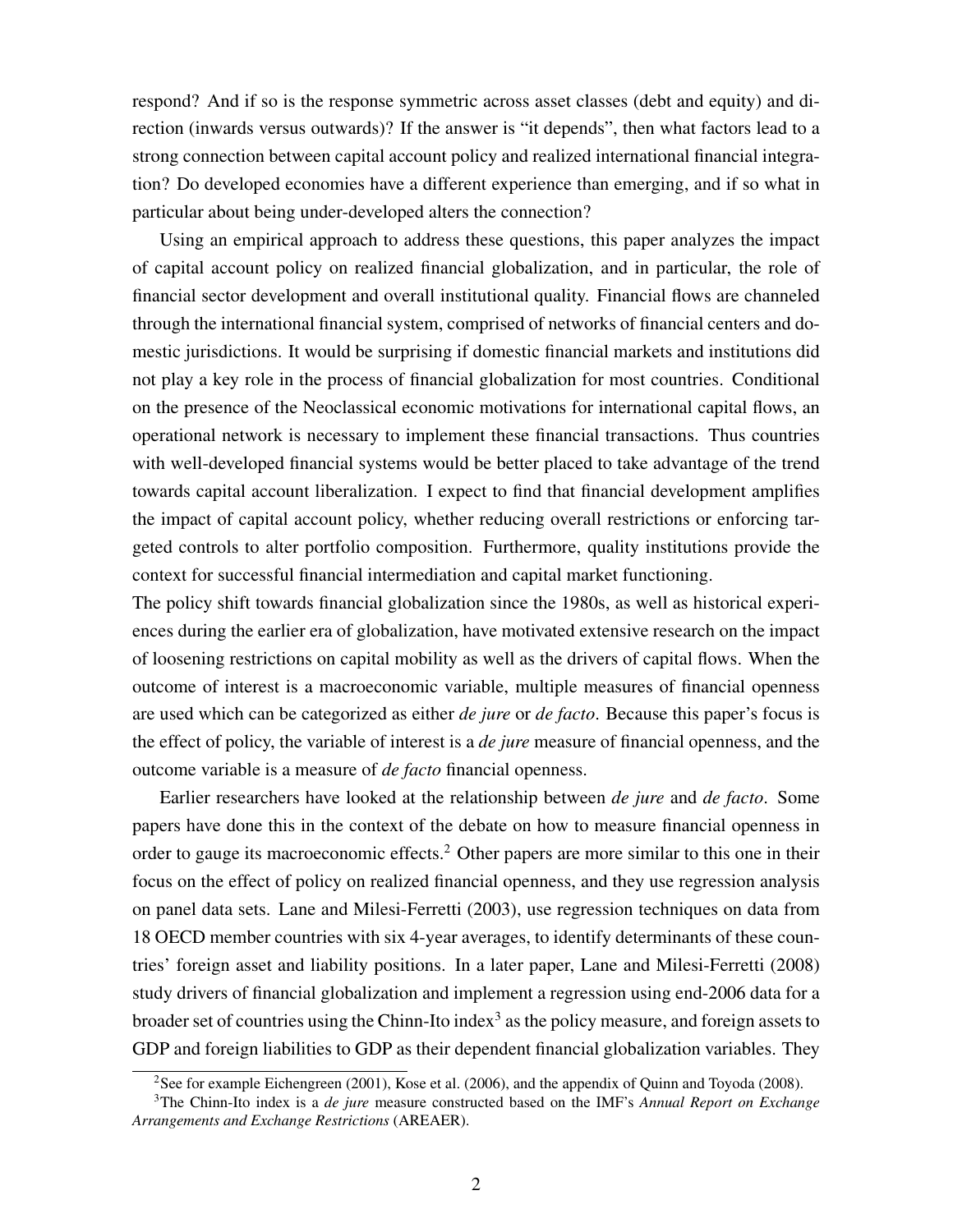include a measure of financial development (stock market capitalization plus bank deposits as a share of GDP) which they find is positively correlated with their measure of financial globalization. They also include GDP per capita which is also statistically significant in their regression. They argue this variable may be capturing other aspects of financial development that are not in their financial development measure. They note their analysis suggests that once other factors are controlled for, policy has little impact. However the interaction of domestic financial development with capital account policy is not considered.

Binici et al. (2010) exploit the finer reporting in AREAER from 1995 onwards to examine the effect of capital controls. Their full sample consists of 74 countries over a 10-year period, 1995-2005.<sup>4</sup> Their *de jure* measures are from Schindler (2009) which constructs an index using AREAER reported controls on individual transaction types. They thus match capital control type to capital flow type in their analysis, with the motivation of assessing the effectiveness of targeted capital controls.<sup>5</sup> They find that the efficacy of capital controls vary across asset types and direction, and also across countries' income levels. For some capital flows, only high-income countries' policies showed an effect and the authors hypothesize these countries may have better enforcement capabilities.

Other researchers have pointed to the importance of a country's domestic development level in the process of capital account liberalization. Kose et al. (2009, 2006) argue that countries must surpass a development threshold in order to attain any benefits from capitalaccount opening. Alfaro et al. (2004), Kose et al. (2006), Prasad et al. (2007) find better financial intermediation and more channels for capital flows increases the absorptive capacity of a country. Antras and Caballero (2009) use a theoretical model to argue financial development determines whether trade and capital mobility are substitutes or complements. Heterogeneous financial development with trade integration increases the return to capital and thus incentivizes capital flows from capital rich to capital scarce countries. Financial development as characterized in Antras-Caballero model could encompass a broad set of country attributes, anything that causes financial trade to be inefficient.

In contrast to earlier contributions, this paper addresses the endogeneity of capital account policy in the econometric estimation, and exploits data from a new comprehensive financial development index that spans the 30+ years sample period and includes a large group of developing and developed countries. I exploit the financial development database and indexes constructed in Svirydzenka (2016) to test the hypothesis that domestic financial development alters the impact of capital account policy.

I find that on average the relation between capital account policy and realized international financial openness is weak. Consistent with results in Lane and Milesi-Ferretti (2003, 2008), the estimated policy effect is statistically insignificant using the longer time span and greater

<sup>&</sup>lt;sup>4</sup>The authors of Fernandez et al. (2006) have further developed the *de jure* index in Schindler (2009).

<sup>5</sup>The endogeneity issues of this approach are not addressed in the paper.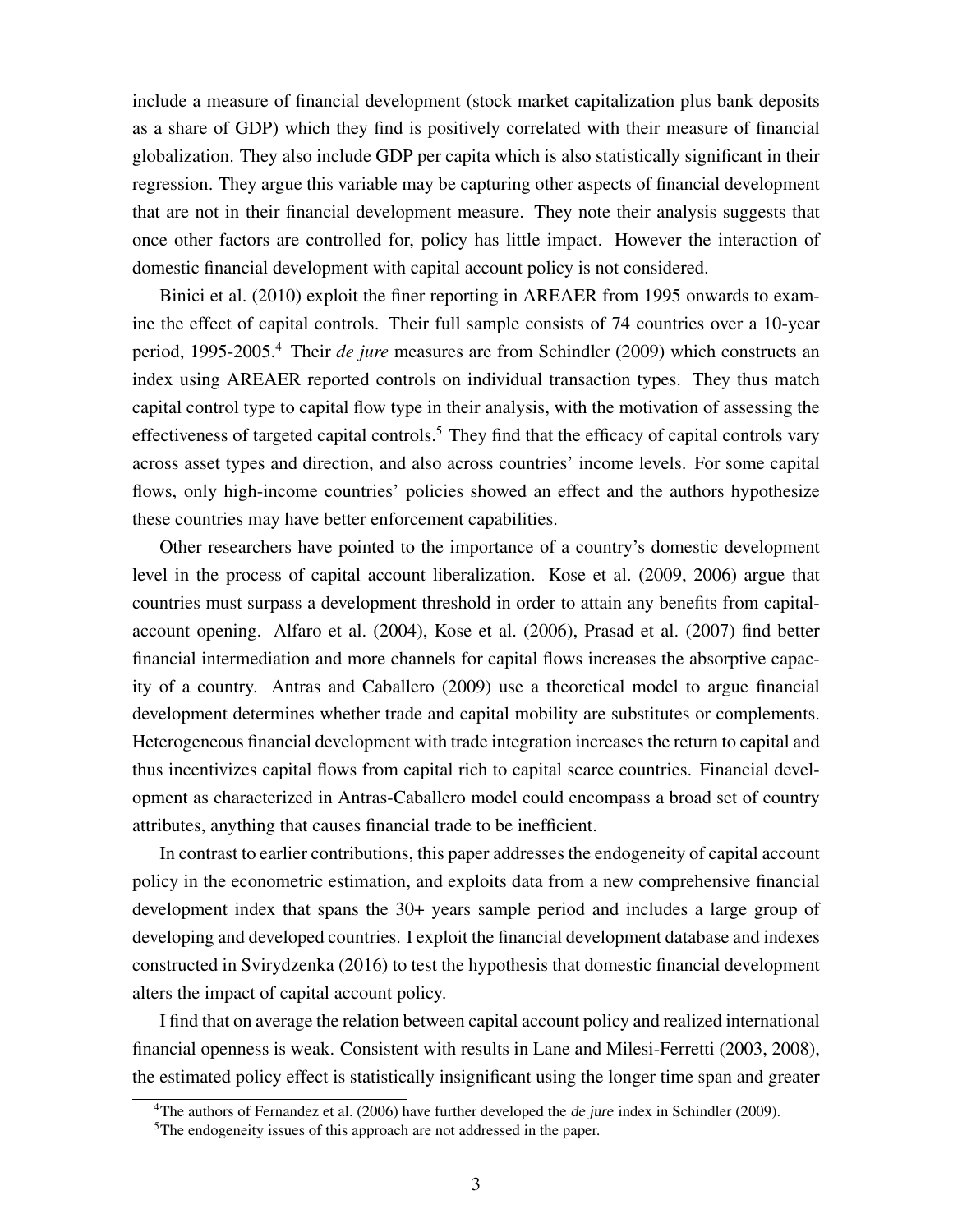number of countries, as well as an estimation method addressing endogeneity.<sup>6</sup> However, this average relationship hides heterogeneity. When taking into account interactions between financial development with a country's capital account policy, the results show policy is more effective for financially developed countries. This result holds when controlling for other country factors. If a country is relatively highly financially developed, reducing restrictions on capital flows does increase cross-border financial flows. However, for a country that is not at that higher level of development, it will not. There is also evidence that quality institutions provide policy amplifying effects, however this result is not as robust.

The rest of the paper is organized as follows. Section 2 describes the data, including the variables of primary interest. Section 3 presents the econometric approach. Section 4 reports results examining the relationship between the policy stance and *de facto* financial openness in the following order: section 4.1 panel regressions, financial transactions disaggregated by type and direction, 4.2 panel regressions analyzing the interactions between policy and financial development and institutional quality. Section 5 concludes.

### 2 Data

### 2.1 Domestic financial development and financial globalization

A large literature has examined the effects of financial development on outcomes such as macroeconomic growth, stability, and poverty.<sup>7</sup> Two standard variables have been used to proxy for financial development: private credit to GDP and stock market capitalization or turnover. Private credit creation is meant to measure the role of private sector banking intermediaries and financial deepening. Stock market turnover is a measure of the degree of activity in a country's equity capital markets, without the valuation issues of market capitalization measures. These variables measure the degree of financial sector activity in an economy and are used as proxies for financial development. However on their own they have several disadvantages. They do not measure the efficiency of the financial sector in allocating capital (i.e. the "quality" of the country's financial sector), nor do they capture access to financial services across the population. Furthermore, private credit may be growing for many reasons that are not associated with structural credit deepening. Perhaps most problematic for the research question at hand, an increase in capital inflows may increase domestic private credit to GDP, which induces a reverse causality problem in a regression with realized inflows as the dependent variable.

To attempt to address these issues, I exploit the new financial development database in Svirydzenka (2016) and the broad financial development indeces therein. The World Bank's

<sup>6</sup>All reported results use country fixed effects, year time dummies, and errors clustered at the country level. <sup>7</sup>For example King and Levine (1993), Levine (1997), Levine et al. (2000).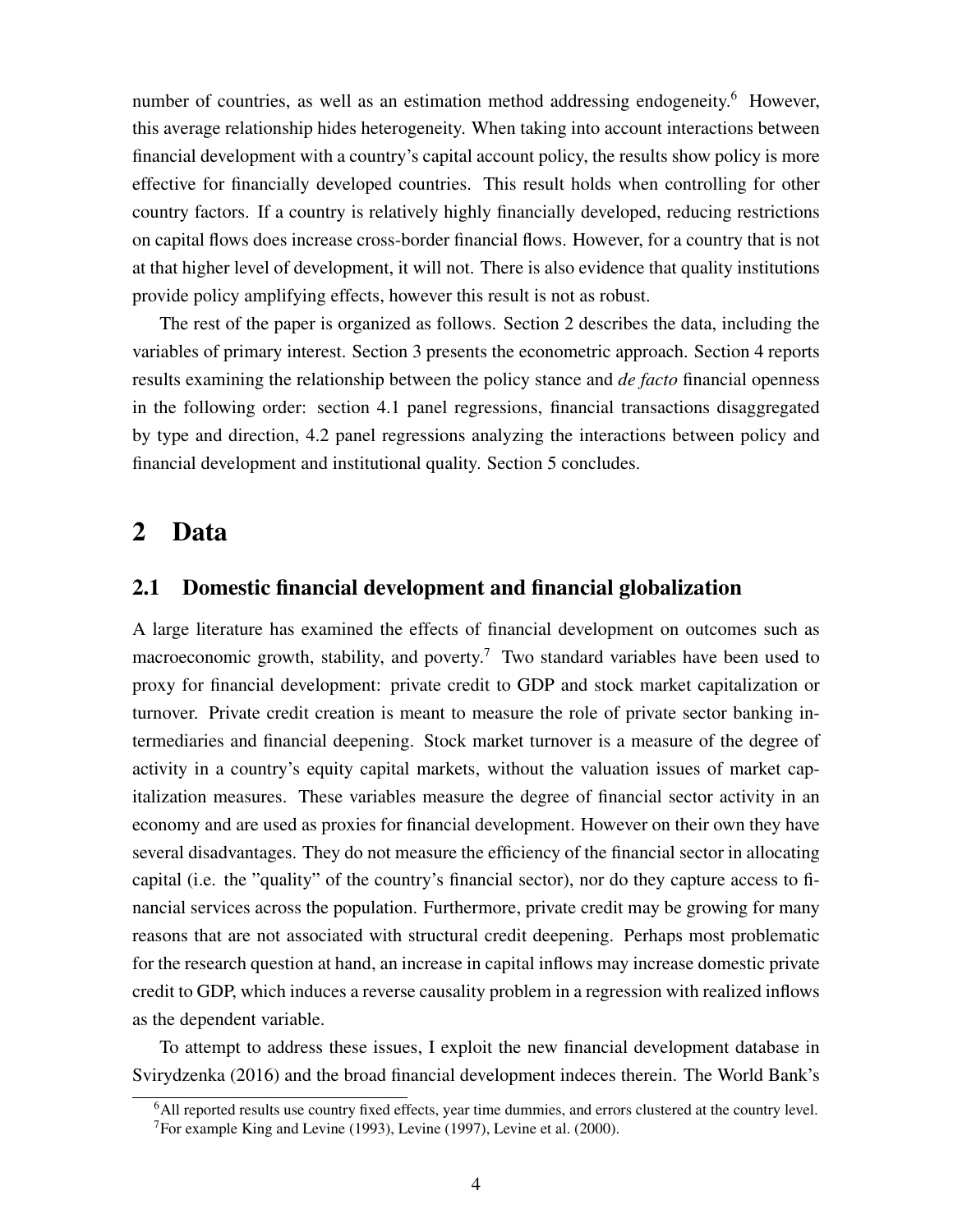Financial Structure Database collected private credit to GDP and stockmarket capitalization and turnover, as well as other variables to assess countries' financial sectors and was first presented in Beck et al. (2000). In 2012, these data were used to benchmark financial development in Cihak et al. (2012). Svirydzenka (2016) takes advantage of this database, as well as using data from the IMF's Financial Access Survey, Dealogic, and the Bank for International Settlements to construct a broad-based index of financial development that captures the depth, access, and efficiency of the country's domestic financial system. The overall index is constructed from two sub-indices: Financial Institutions (banks, insurance companies, mutual funds, and pension funds) and Financial Markets (stock and bond markets).The key components are Depth (size and liquidity), Access (ability of individuals and companies to access financial services), and Efficiency (ability of institutions to provide financial services at low cost and with sustainable revenues, and the level of activity of capital markets). Private credit to GDP is one input of many. The index covers 183 countries from 1980-2013, and the index value is [0,1], 1 being the most developed. In this paper, this new database is used to test the hypothesis that the state of a country's domestic financial system is important for the efficacy of capital account policy.

To measure the policy stance on international financial transactions, I turn to *de jure* or legal measures of financial openness. These measures are based on the IMFs AREAER, which has been published since 1950, providing a long history and consistent qualitative assessment of each country's restrictions on exchange payments (imports of goods, imports of invisibles (services) and capital) and receipts (exports of goods, exports of invisibles (services), and capital). $8$  I will use the Chinn-Ito index (Chinn and Ito (2007), updated in 2016) for this analysis. This *de jure* measure attempts to capture the magnitude of capital controls, and also some intensity. The authors construct a measure based on principal component analysis of four binary AREAER indicators: the presence of multiple exchange rates  $(k_1)$ , restrictions on current-account transactions  $(k_2)$  and/or on capital-account transactions  $(k_3)$ , and requirement of the surrender of export proceeds  $(k_4)$ . These four variables are extended after 1995 following Mody and Murshid (2005) to adapt to the more finely disaggregated reports in the AREAER from 1995 onwards. The variables are "reversed" so that positive numbers reflect more openness. Also, for capital-account transactions, they use the share of a 5-year window that restrictions were not in effect  $(share_{k_3})$  thus capturing some of the intensity of capital-account restrictions:  $share_{k_{3,t}} = \frac{(k_{3,t}+k_{3,t-1}+k_{3,t-2}+k_{3,t-3}+k_{3,t-4})}{5}$  $\frac{-2 + \kappa_{3,t-3} + \kappa_{3,t-4}}{5}$ .

The Chinn Ito index measure is the first standardized principal component of  $k_{1,t}$ ,  $k_{2,t}$ , share $k_{3,t}$ , and  $k_{4,t}$ . Higher values represent more openness. By construction the series has a mean of zero, or alternatively one can use the series which is normalized to  $[0, 1]$ . The first

<sup>8</sup>The IMF report since 1967 also includes a table summarizing a country's exchange and trade system. A binary variable records the absence or presence of restrictions. Alesina et al. (1993) and other political economy and growth researchers use this measure. The drawback of a binary variable is the lack of any information on the intensity of restrictions if they are present. In particular, this measure does not capture policy transitions.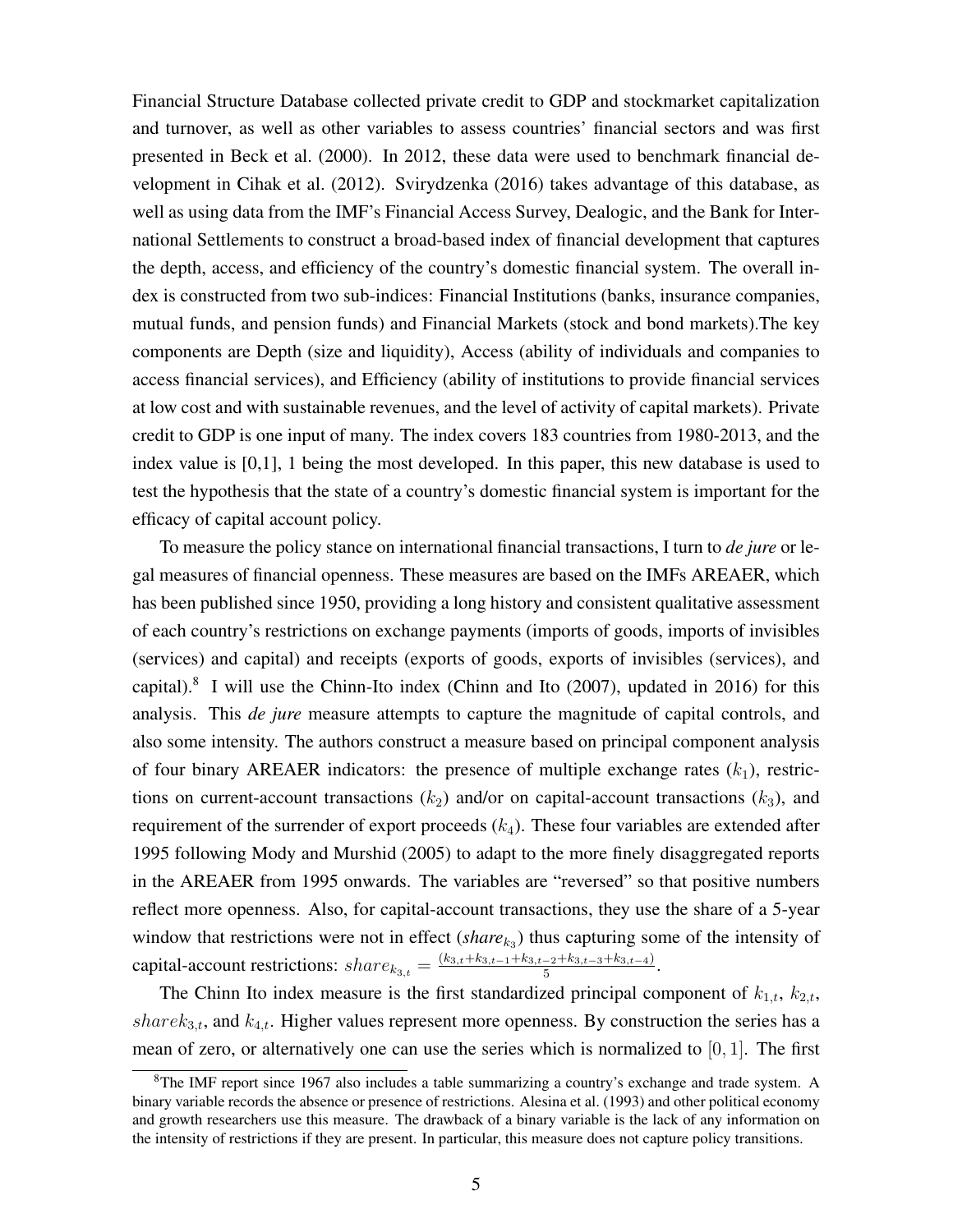eigenvector of this measure was found to be  $(share_{k_3}, k_1, k_2, k_4) = (0.57, 0.25, 0.52, 0.58)$ , indicating that the  $share_{k_{3,t}}$  series is not the only driver of its variability. In particular, significant weight is put on  $k_2$  restrictions on the current account<sup>9</sup> and  $k_4$ , the requirement that export proceeds be surrendered. Including these other variables captures the full range of restrictions on international financial transactions, measuring what Chinn and Ito call the *extensity* of capital controls. I use the Chinn-Ito index to measure capital account policy because it is publicly available, and is the most extensive across both country and time dimensions. The Chinn-Ito index goes back to 1980 and for any given year comprises a maximum of 178 countries and a minimum of 119.

When looking at the impact of policy on disaggregated flows, I also use the Chinn-Ito aggregate policy measure rather than disaggregated capital control measures. I do this not only because it provides a longer data series, but also because the overall policy stance could be functioning as a signal of reform commitment.<sup>10</sup> During the time period under consideration, there was a general trend of moving away from capital controls to liberalized open capital accounts. Long-standing capital control regimes, to quote Klein (2012) "are like walls that attempt to erect a more or less permanent barrier against the vicissitudes of international capital markets." Dismantling these walls could be interpreted as a signal that the country is committed to a broad set of liberalization policies, including trade and privatization.<sup>11</sup> One could thus expect foreign multinationals and investors to respond to this signal not only because of the exact feasibility of a given cross-border financial flow, but also because of the opportunities in the real economy arising from a country's commitment to a broad set of liberalization policies.

Realized financial openness can be measured in many ways. The External Wealth of Nations database was first published as Lane and Milesi-Ferretti (2003), and has since been updated and extended to 2011. The authors use Balance of Payments data from the IMF's International Financial Statistics and estimates of a country's International Investment Position to back out asset and liability positions for previous years. Importantly, they take into account valuation changes due to capital gains and losses. A standard *de facto* measure uses the sum of the absolute value of the country's assets and liabilities, scaled by the country's gross domestic product.<sup>12</sup> I will use the standard gross measure described above, and measures of subcategories of assets and liabilities defined by type and direction in Lane and Milesi-Ferretti (2006).

The evolution of the *de jure* policy measure, averaged across countries, is plotted in Figure 1a for the full sample. The policy trend towards reducing restrictions on capital flows,

<sup>9</sup>The current account includes transactions involved in payment for international trade in goods and services.

<sup>&</sup>lt;sup>10</sup>The *de jure* index, constructed by Schindler (2009) is more granular, but only goes back to 1995 and includes 74 countries.

 $11$ The authors of Bartolini and Drazen (1997) argue that capital account liberalization is a signal.

 $12$ For example see Kose et al. (2006).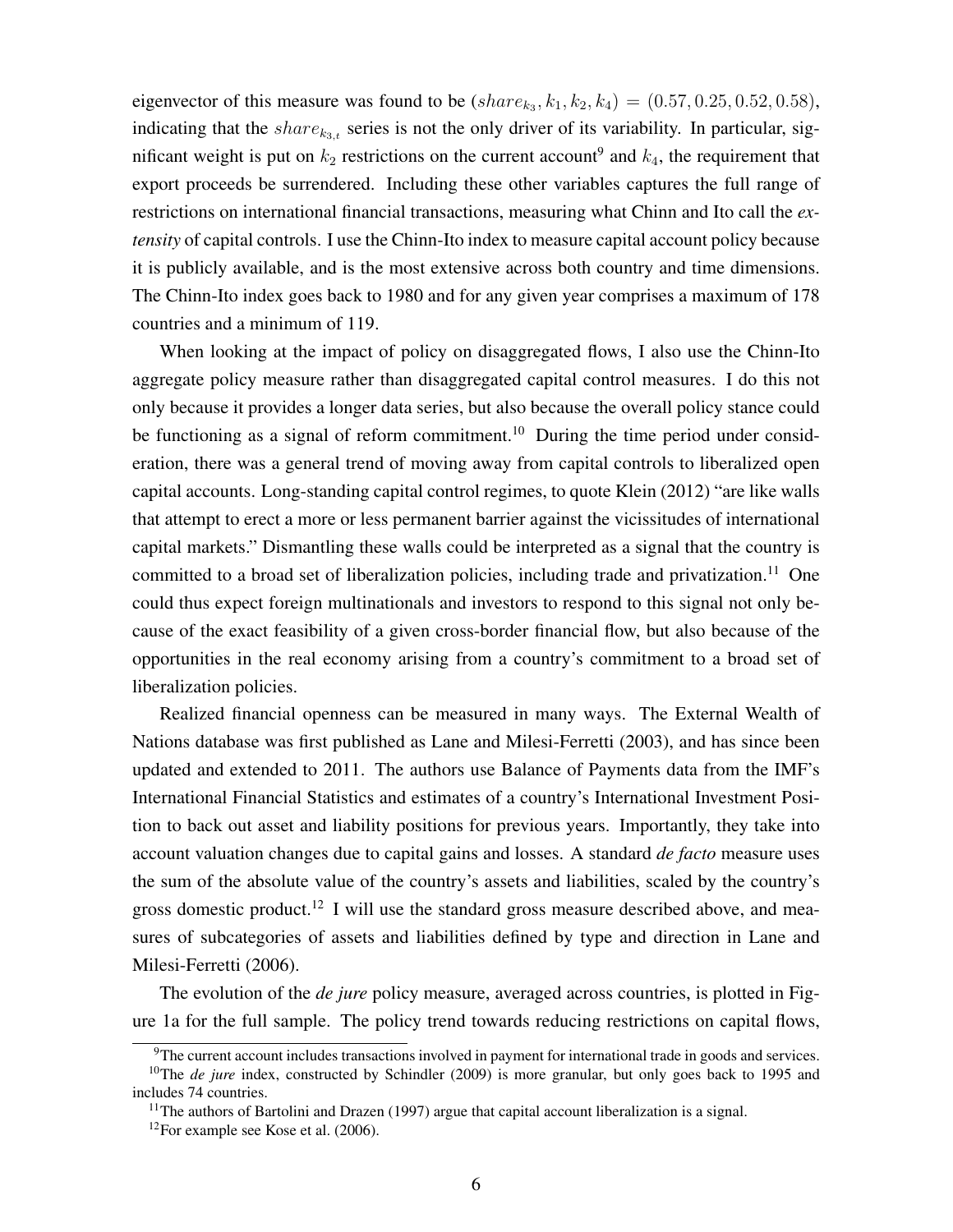#### Figure 1: Evolution of policy and realized financial openness



Values averaged across countries for each year. Panel a, Chinn-Ito index. Panel b, External Wealth of Nations database.

interrupted briefly during the Asia crisis of 1997 and more so recently, is mirrored by a general rise in realized financial globalization, with liabilities about twice as large as assets (as a share of GDP). (See Figure 1b.)

The analysis uses various measures of realized financial transactions (scaled by GDP) disaggregated by asset type and direction, because different asset types have different characteristics and functions and thus different mechanisms may be at work. For example direct investments, which are equity flows where the investor owns at least a 10% stake in the targetted firm, are a longer-term commitment, in contrast to arms-length portfolio equity. Often direct investments are joint-ventures where the foreign investor has management influence and shares distribution or other business functions with the target firm. From a foreign investor's perspective, the targeted firm may provide access to that local market, or act as an important link in a manufacturing supply chain. From the recipient firm's perspective, they receive a capital infusion, and the relationship has potential for knowledge spillovers. This type of investment is lauded as most desirable for liberalizing economies, both because of the potential for spillovers in the real economy, and the longer-term commitment. Contrast equity direct investments with debt: domestic households with high savings and a limited set of domestic savings opportunities to choose from, may want to diversify and access opportunities via accumulating foreign debt assets. Conversely, countries with advanced financial sectors may expect debt inflows because of the liquidity and diversity of their domestic financial system.<sup>13</sup>

The primary hypothesis of this paper concerns financial development, however the overall institutional environment is likely to influence the impact of capital-account policy. Effective law enforcement and low levels of corruption facilitate capital flows by reducing the risk of

 $13$ The global savings glut literature discusses this, suggesting the US has a comparative advantage in producing safe assets for global demand.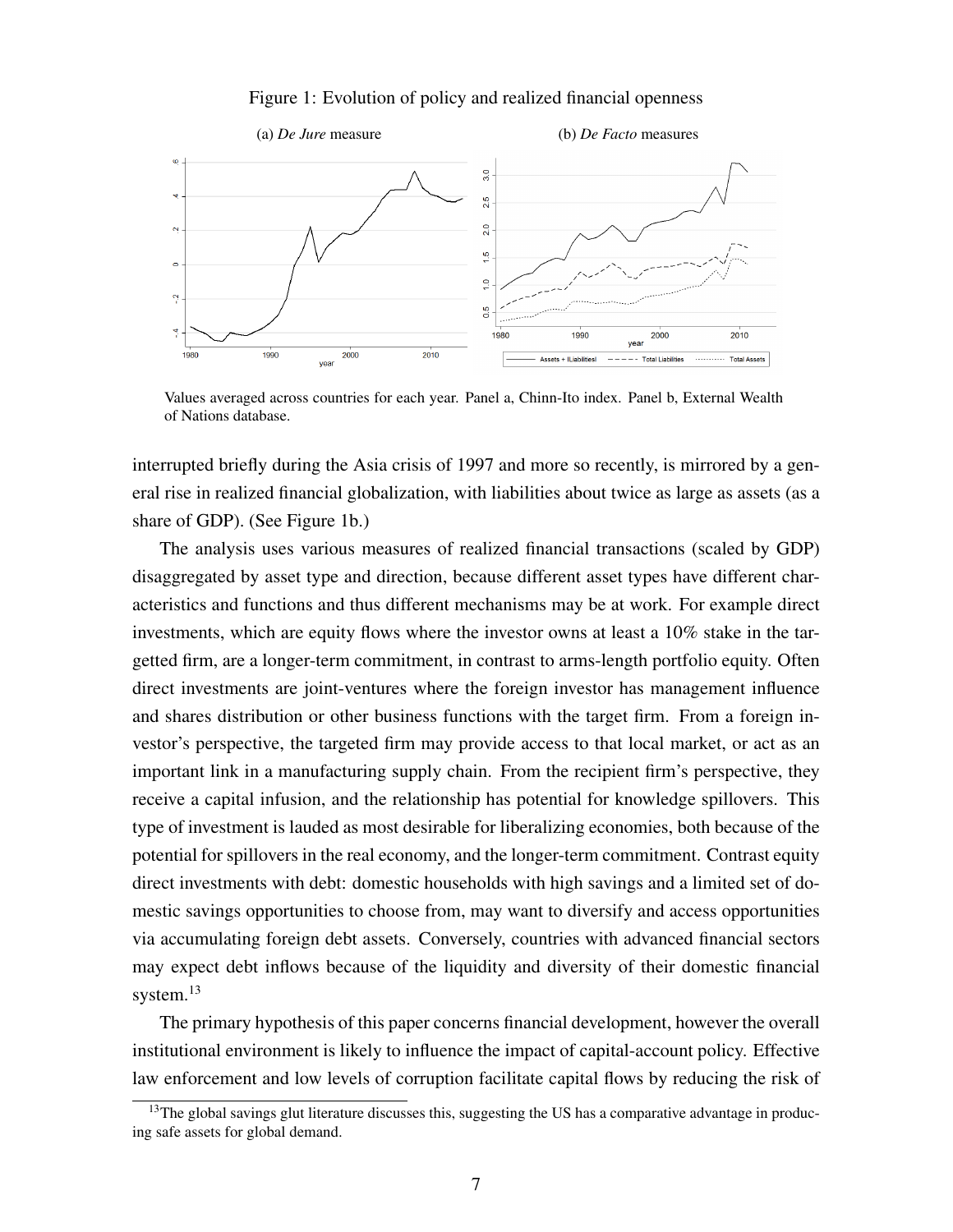expropriation and unequal legal treatment. In general, better institutions ameliorate problems arising from asymmetric information and ensure contract enforcement. Empirically, institutional quality has been shown to be important for capital inflows.<sup>14</sup> The analysis includes this development attribute and how it may interact with capital account policy. To capture the quality of domestic institutions other researchers have used scores from indeces produced by ICRG. In order to include institutional quality in my analysis, I normalize and combine two datasets to span the full time period: the ICRG indicators<sup>15</sup> and the Worldwide Governance Indicators from Kaufmann and Kray (2017) which cover 1996-2015 and are publicly available.

Plotting data from the sample, we can see differences in the impact of policy. Sorting countries by institutional quality or financial development, plots of period average data suggest it matters whether a country is in the top 10th percentile versus the bottom 10th. Figures 2 and 3 plot the period average policy measure against Gross Stocks. Figure 2 shows that for the Top 10th percentile of financially developed countries, those that are more open legally seem to mostly have higher Gross Stocks, which is not the case for countries in the bottom decile of financial development.<sup>16</sup> Sorted by the institutional quality measure, the top 10th percentile have a positive relation between policy openness and realized openness. Figure 3 shows the stark contrast between the top and bottom deciles.<sup>17</sup>

### 2.2 Other factors

In the benchmark regression analysis, other control variables are included that have been shown to influence the pattern of international capital movements. Natural resources, when they account for a large fraction of a country's export trade, earn relatively substantial foreign exchange that must then be spent or invested abroad. Empirically, Faria and Mauro (2005) find a positive relationship between natural resource endowment and the external capital structure of emerging economies. Following Faria and Mauro (2005), the sum of fuels, ores and minerals exports as a percent of GDP, computed using the World Bank's Development Indicators dataset, is included.

International trade requires international capital flows directly through the current-account. In addition, indirect effects on capital flows may be important. Portes et al. (2001) find that a gravity model often used to explain trade, explains the pattern of capital flows comparatively well. They argue capital flows may be facilitated by cultural or informational proximity. This informational closeness may come about because of existing trade relations. Thus openness

 $14$ See Okada (2013).

<sup>&</sup>lt;sup>15</sup>See Appendix for descriptions of ICRG law and order, and corruption indices. (ICRG Data kindly provided by Hali Edison.)

<sup>16</sup>Hong Kong was dropped from the graph as an outlier with high financial development, and much higher *de jure* and *de facto* financial openness.

 $17$ Liberia was dropped from the plot as an outlier in the bottom decile of institutional quality.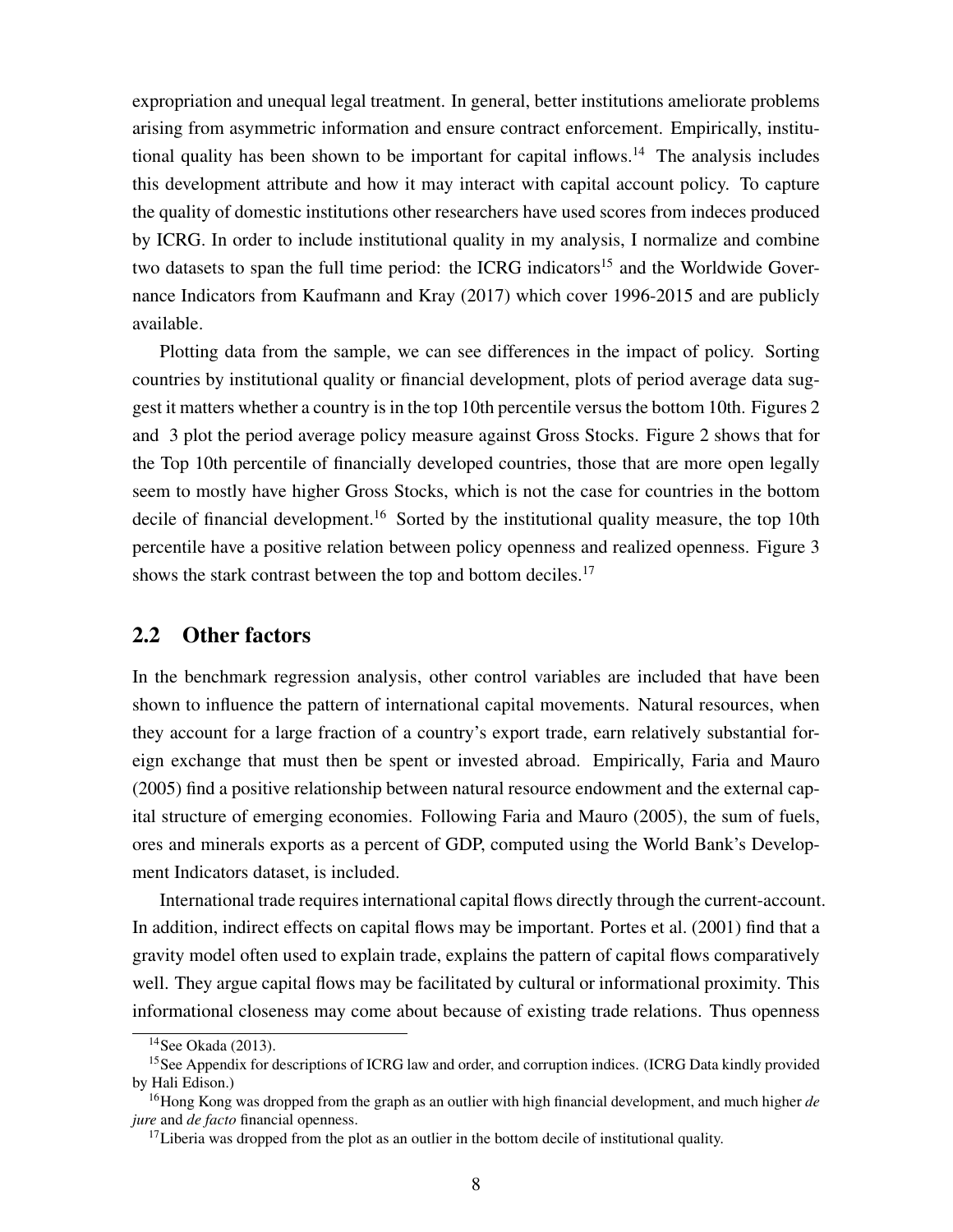

Figure 2: Sorted by period average financial development measure

Policy vs. outcomes for bottom and top decile based on country's financial development level.

Figure 3: Sorted by period average Institutional Quality scores



Policy vs. outcomes for bottom and top decile based on country's Institutional Quality measure.

to trade leads to familiarity with trading partners which are then more likely to engage in financial trade. Network analysis of international banking relationships also suggests that despite the intangibility of financial flows, border effects and other geographic distance mea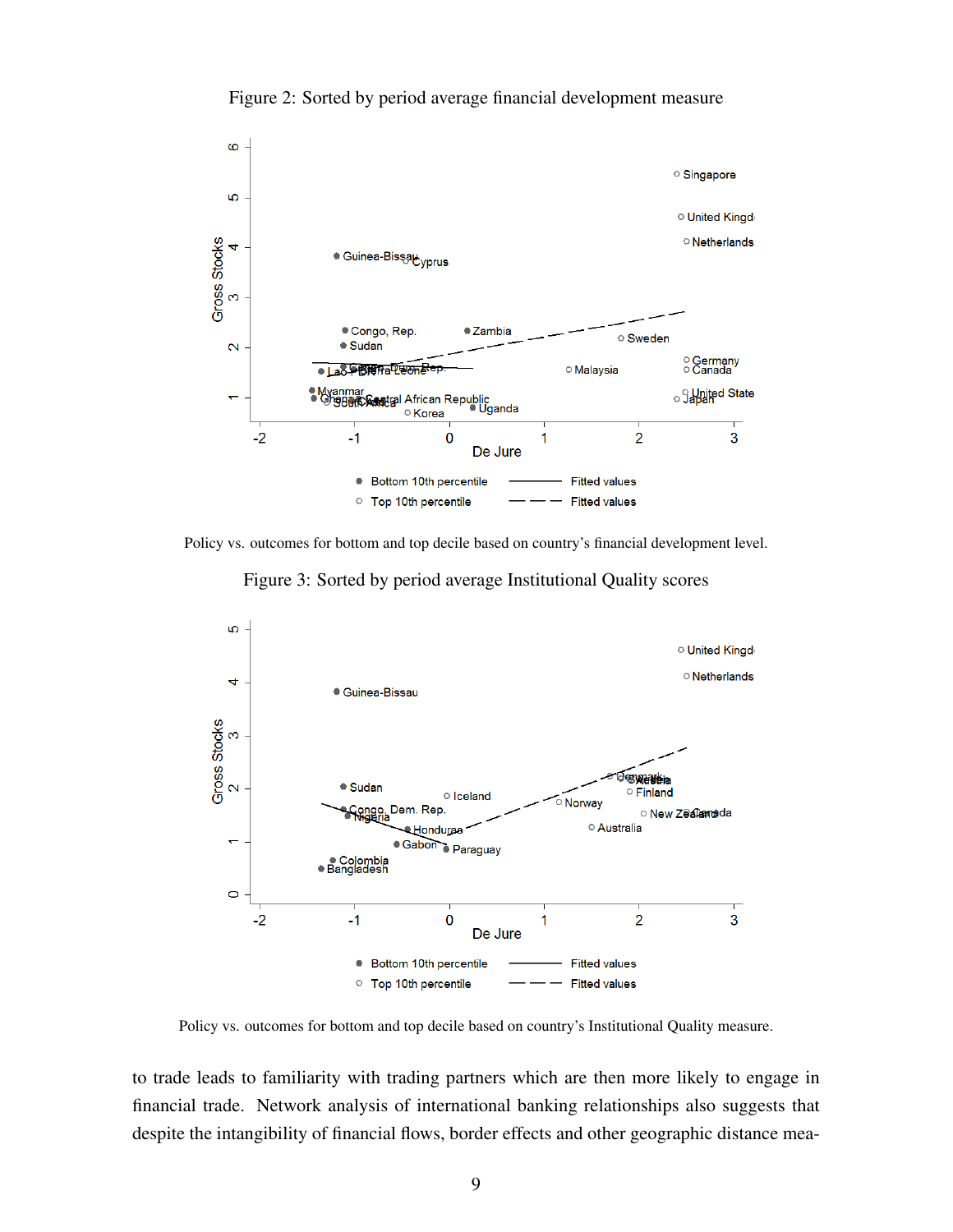sures do matter.<sup>18</sup> It may also be the case that trade liberalization acts as a signal of general reform momentum and boosts investment inflows. A formal model of trade and financial flows presented in Antras and Caballero (2009) argues that in a world with heterogeneous financial development, for less financially developed countries, capital account opening without trade liberalization could in fact lead to outflows. They argue trade mobility complements capital flow mobility.<sup>19</sup> Deepening trade integration increases the return to capital and thus raises net capital inflows. If capital scarce countries are also financially underdeveloped, this model theorizes trade openness explains why capital may or may not flow to those countries. The country's trade to GDP ratio is included.

In addition, Log of real per capita GDP was included to control for general development levels and address the issue that the financial development measures may be picking up the effect of general development attributes. Financial development did not lose its statistical significance when per capita GDP was controlled for (Table 1, column 5 and 6).<sup>20</sup> Log of GDP was included as a measure of the size of the economy. Similar to arguments made in trade, a large economy is likely to have developed a larger set of financial assets and liabilities to satisfy its domestic market. Thus the size of the economy would influence international financial transactions. The coefficient estimates on the log of GDP were statistically significant. A measure of government policy quality and reputation were included. High and sustained periods of inflation could deter inward investment and perhaps prompt capital flight.<sup>21</sup> Two policy variables, log of government balance for fiscal policy and log of inflation for monetary policy, were tested but had no substantial impact on the other regressor coefficient estimates. The Governmnet balance variable reduced the number of usable observations substantially. The inflation measure was significant in models with country fixed effects (Table 1, column 4 and 6), but lost significance when other controls were added.

Global push factors have also been shown to be important for capital flows during periods of financial stress.<sup>22</sup> However, global volatility measure and various measures of long term interest rates in developed economies did not significantly alter the results or improve the basic model. The effects of these global factors may have been captured in the year fixed effects, or their influence may be less significant in normal times.

<sup>18</sup>See Arribas et al. (2011).

 $19$ Martin and Rey (2006) also argue that trade openness complements financial openness in that trade channels can ameliorate the effects of a financial crisis.

 $^{20}$ Including initial GDP per capita also did not reduce the statistical significance of the financial development variable, and as this is a time-invariant country variable, the effect is captured in the country fixed effect.

<sup>&</sup>lt;sup>21</sup>See Montiel and Reinhart (1999) for a discussion of macroeconomic policy and capital controls.

<sup>&</sup>lt;sup>22</sup>See Fratzscher (2012) and Forbes and Warnock (2012).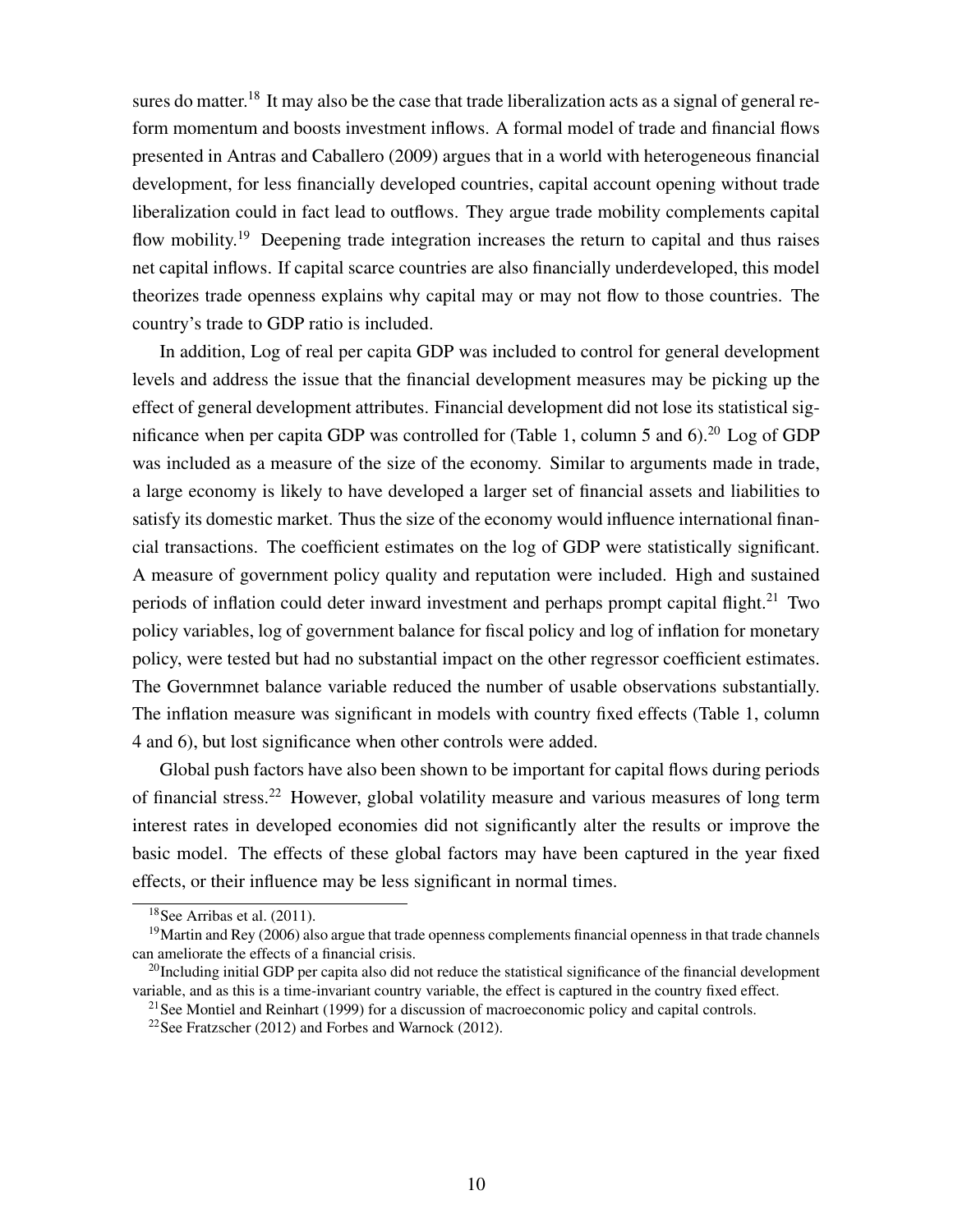| : Panel data model specification (2SLS) | ך<br>ק<br>$\frac{1}{2}$<br>ependent variable: Gross Stocks |
|-----------------------------------------|------------------------------------------------------------|
| Table 1:                                |                                                            |

|                                                                                     | $\widehat{\Xi}$                   | $\widehat{c}$           | $\widehat{\mathcal{O}}$             | $\widehat{\mathcal{F}}$      | $\odot$                                                 | $\widehat{\circ}$                                                    | $\widehat{C}$                                                          | $\circledS$                                                                 |
|-------------------------------------------------------------------------------------|-----------------------------------|-------------------------|-------------------------------------|------------------------------|---------------------------------------------------------|----------------------------------------------------------------------|------------------------------------------------------------------------|-----------------------------------------------------------------------------|
| DeJure                                                                              | $1.154*$                          | 0.295                   | $1.221*$                            | 0.673                        | $\sqrt{280}$                                            | 0.534                                                                | $1.417**$                                                              | 0.666                                                                       |
|                                                                                     | (0.538)                           | (0.630)                 | (0.503)                             | (0.624)                      | (0.515)                                                 | (0.608)                                                              | (0.546)                                                                | (0.617)                                                                     |
| Natural Resources                                                                   | 087.0                             | $-0.826$                |                                     | $-0.660$                     | 0.929                                                   | $-0.199$                                                             | 1.098                                                                  | $-0.214$                                                                    |
|                                                                                     | (0.791)                           | $\frac{(0.756)}{2.201}$ | $\frac{0.819}{(0.749)}$<br>3.039*** | $(0.750)$<br>2.288*          | $(0.721)$<br>3.079***                                   | $(0.799)$<br>2.119*                                                  | (0.727)                                                                |                                                                             |
| Trade to GDP                                                                        | $3.137***$                        |                         |                                     |                              |                                                         |                                                                      | $2.725***$                                                             | $(0.763)$<br>1.532<br>(1.063)                                               |
|                                                                                     | (0.544)                           | (1.125)                 | (0.538)                             | (0.943)                      | (0.545)                                                 | (0.899)                                                              | (0.610)                                                                |                                                                             |
| Inst.Qua                                                                            |                                   | $2.444*$                | $\frac{1.212}{2}$                   | $\frac{2.210^{*}}{2.20^{*}}$ | $2.020**$                                               | $2.462**$                                                            | $1.468*$                                                               | $2.387**$                                                                   |
|                                                                                     | $\frac{1116}{(0.757)}$<br>(1.027) | (1.182)                 | (0.753)                             | (1.030)                      | (0.749)                                                 | (0.920)                                                              | (0.707)                                                                | (0.923)                                                                     |
| (0.758)                                                                             |                                   |                         |                                     |                              |                                                         |                                                                      |                                                                        |                                                                             |
| ED                                                                                  | $2.694*$                          | $1.644***$              | $2.813*$                            | $5.089***$                   | $3.705***$                                              | $4.964***$                                                           | $5.686***$                                                             | $4.776***$                                                                  |
|                                                                                     | 1.196)                            | (1.010)                 | (1.150)                             | (0.873)                      | (1.420)                                                 | (1.046)                                                              | (1.381)                                                                | (1.019)                                                                     |
| log of Infltn                                                                       |                                   |                         | 0.142                               | $0.205*$                     |                                                         |                                                                      |                                                                        |                                                                             |
|                                                                                     |                                   |                         | (0.105)                             | (0.088)                      | $\begin{array}{c} 0.167 \\ 0.109 \\ -0.283 \end{array}$ |                                                                      |                                                                        |                                                                             |
| log R.P.C. GDP                                                                      |                                   |                         |                                     |                              |                                                         | $\begin{array}{c} 0.214* \\ (0.085) \\ 0.539 \\ (1.133) \end{array}$ | $0.201$<br>$(0.108)$<br>$-0.227$<br>$(0.156)$<br>$-0.264$ <sup>*</sup> | $\begin{array}{c} 0.145 \\ 0.086 \\ 2.815 \\ 1.522 \\ -1.998^* \end{array}$ |
|                                                                                     |                                   |                         |                                     |                              | (0.152)                                                 |                                                                      |                                                                        |                                                                             |
| $\log$ GDP                                                                          |                                   |                         |                                     |                              |                                                         |                                                                      |                                                                        |                                                                             |
|                                                                                     |                                   |                         |                                     |                              |                                                         |                                                                      | $(0.119)$<br>1.469                                                     | $(0.801)$                                                                   |
| Constant                                                                            | (0.847)                           | $4.008***$              | $-2.280**$                          | $-4.751***$<br>(1.234)       | $-0.686$<br>(1.236)                                     | $-10.566$<br>(12.308)                                                |                                                                        | $-1.136$                                                                    |
|                                                                                     |                                   | (1.162)                 | (0.772)                             |                              |                                                         |                                                                      | 1.679                                                                  | 13.067)                                                                     |
| Observations                                                                        | 2925<br>0.285                     |                         |                                     |                              | 2699                                                    | 2699                                                                 | 2699                                                                   | 2699                                                                        |
| Adjusted $R^2$                                                                      |                                   | 2925<br>0.564<br>Yes    | 2736<br>0.275<br>No                 | 2736<br>0.561                |                                                         | 0.563                                                                | 0.286                                                                  | 0.571                                                                       |
| Country FEs                                                                         | $\mathsf{S}^{\mathsf{o}}$         |                         |                                     | Yes                          | $\mathsf{S}^{\mathsf{o}}$                               | Yes                                                                  | $\frac{1}{2}$                                                          | Yes                                                                         |
| Standard errors in parentheses, clustered by country                                |                                   |                         |                                     |                              |                                                         |                                                                      |                                                                        |                                                                             |
| dummies included in all regressions. * $p < 0.05$ , ** $p < 0.01$ , *** $p < 0.001$ |                                   |                         |                                     |                              |                                                         |                                                                      |                                                                        |                                                                             |

dummies included in all regressions. \*  $p < 0.05$ , \*\*  $p < 0.01$ , \*\*  $p < 0.001$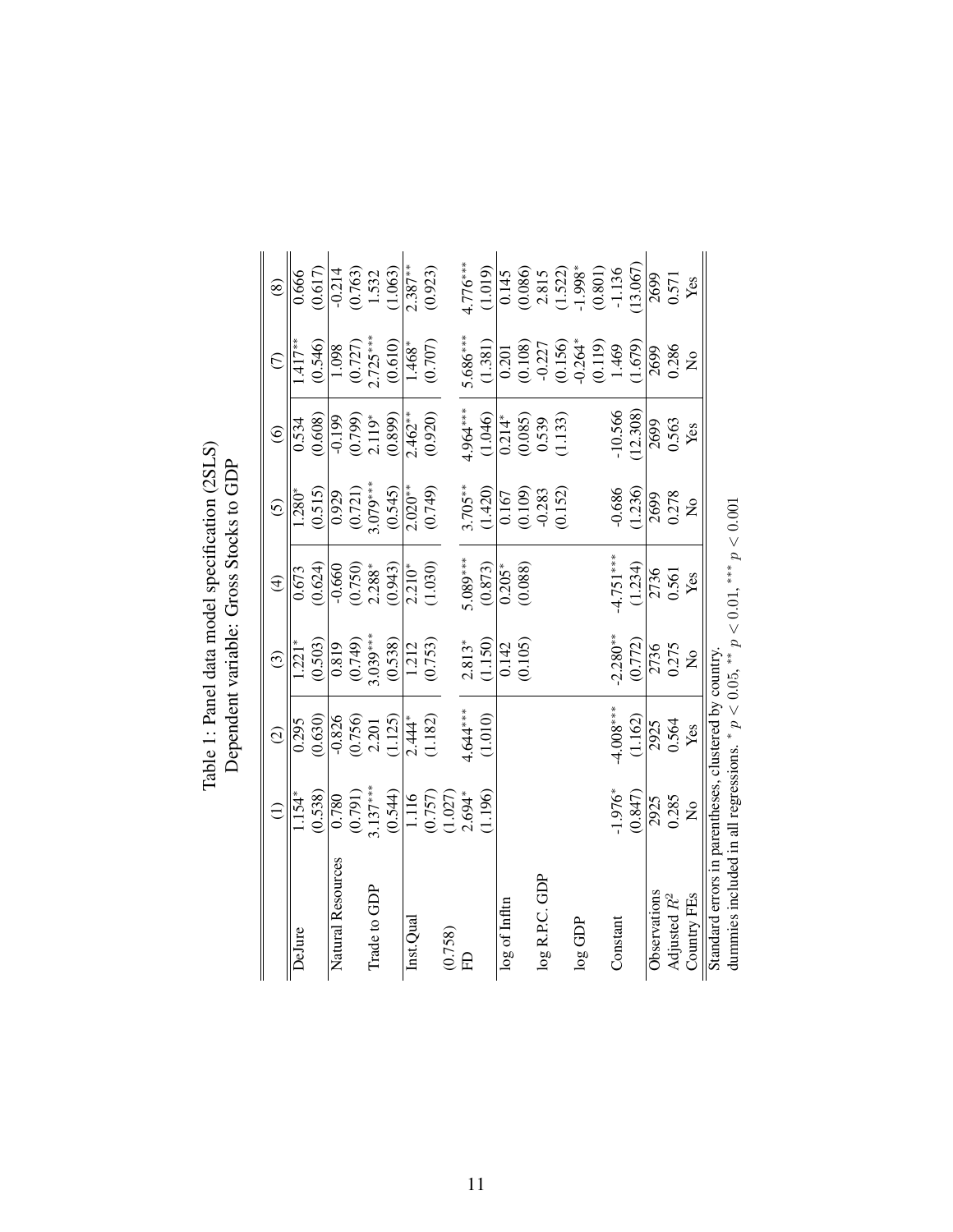## 3 Methodology

Taken as a linear approximation, the basic econometric model to assess the effect of policy on international financial integration is:

$$
DeFacto_{it} = \alpha_0 + \beta_1 DeJune_{it} + \beta_2 FD_{it} + \beta_3 Controls_{it} + Y_t + C_i + u_{it} \tag{1}
$$

where  $FD_{it}$  is the financial development measure, and errors are assumed to be heteroskedastic and auto-correlated.

To control for unobserved effects of global dynamics on international financial transactions in a given year (such as the Asia Crisis in 1997), time dummies  $Y_t$  are included, removing correlation between observations in the same year.

Capital flows could also be driven by unobserved country attributes. Then for a given country the model errors are likely to be correlated over time. If we think of  $\epsilon_{it} = C_i + u_{it}$ , (ie a time-invariant country effect), and omitted country factors affect the other regressors, then the OLS assumption that the model errors are not correlated with the regressors would be violated. When country fixed effects are included to remove time-invariant country factors the estimated models all have higher measures of overall fit (Table 1). There may also be country effects that vary over time, or are correlated across country groups, which could affect inference. Table 1 specifications standard errors are clustered by country. The number of clusters is large (close to the number of countries) and the standard errors are more conservative.<sup>23</sup>

### 3.1 Policy interaction

To test the hypothesis that development attributes affect the impact of capital account policy, I use two approaches. First, the basic model is estimated with an additional term representing the interaction between the *de jure* policy measure and domestic financial development  $FD_{it}$ .

$$
DeFacto_{it} = \alpha_0 + \beta_1 DeJune_{it} + \beta_2 FD_{it} + \beta_2 DeJune_{it} * FD_{it} + \beta_4 Controls_{it} + Y_t + C_i + u_{it}
$$
\n(2)

The model above assumes a continuous relationship, a one-point improvement in financial development for example, will amplify the impact of a change in policy to the same degree for both a highly advanced economy and an undeveloped country. It may be the case that below

 $^{23}$ In the Annex, Table 8 columns 5-12 compare standard errors with and without clustering at the country level (but robust to heteroskedasticity and auto-correlation) and the standard errors are larger. Robustness checks estimate the model allowing for cross-sectional dependence.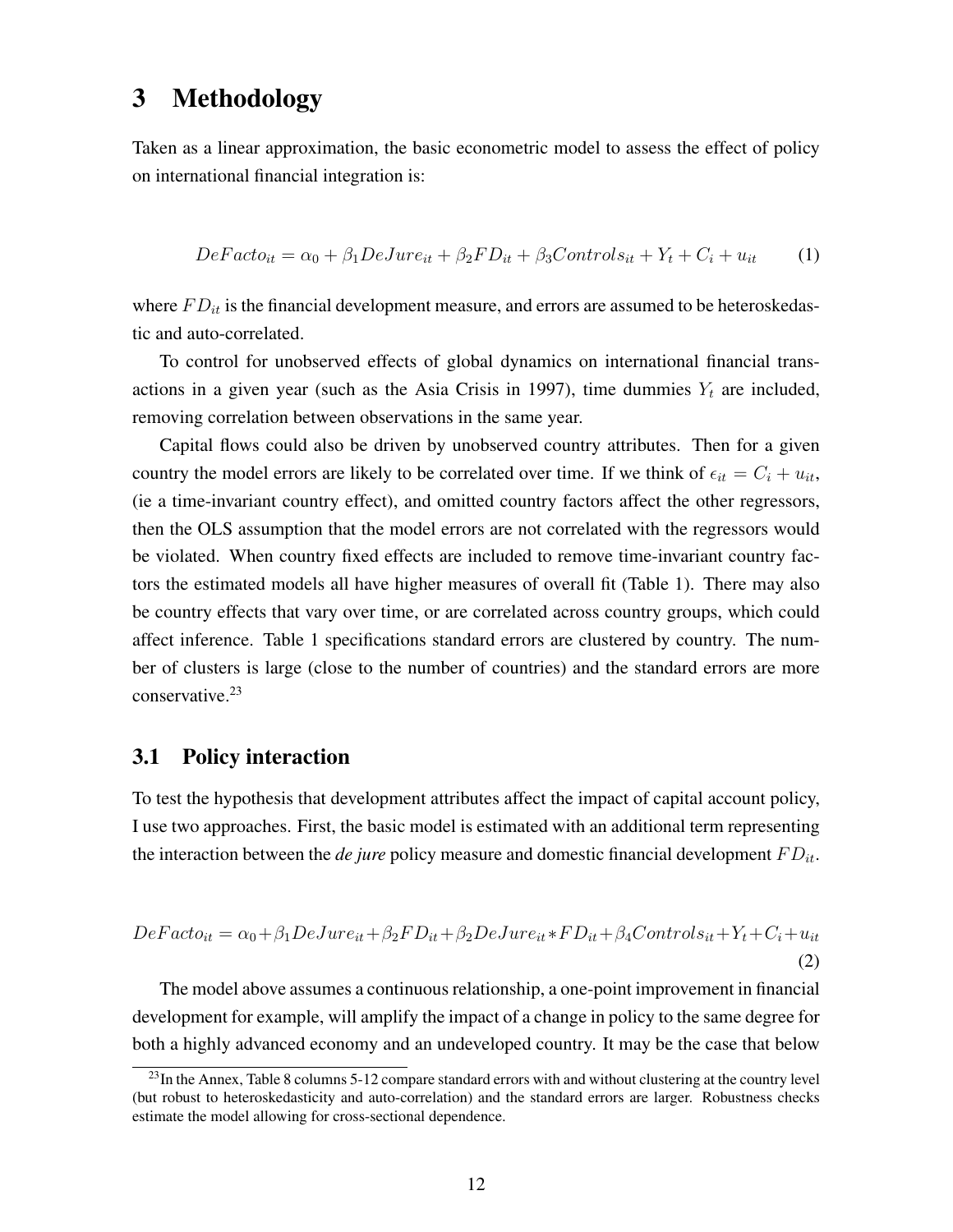a certain level of development, steady improvement has little amplifying effect.<sup>24</sup> Kose et al. (2009, 2006) suggest certain pre-requisite threshold levels of institutional development may determine whether opening the capital-account leads to growth benefits or crises. To analyze this, the basic model is then estimated on sub-samples based on financial development or institutional quality (eg. Top 10pct and Bottom 10pct of countries sorted by development attribute). Discretizing the development attribute, dummy variable  $T_i$  and an interaction term  $T_i$  x  $deJune_{it}$  are included in the regression, where  $T_i$  is a dummy for being in the subsample specified by the sorting variable. For example for domestic financial development, if the country is in the bottom 10th percentile, and the rest is the benchmark, then  $T_i = 1$  for that less-developed country and the coefficient on the interaction term is interpreted as the distinct slope effect of being in the bottom decile of financial development.<sup>25</sup>

### 3.2 Estimation

A primary concern in the estimation approach is the endogeneity of the policy stance. It may be the case that capital account policy is driven by a country's experience with capital flows, for instance a sudden inflow. In which case the basic model would suffer from reverse causality problems. In the panel setting, it may also be the case that policy is simultaneously determined depending on our assumptions about the lead and lag effects of policy implementation and the other variables in the model. Even with year dummies, controls for country fixed effects, and allowing for errors to be clustered at the country level, the endogeneity of the policy stance remains a concern.<sup>26</sup> Some researchers have addressed the endogeneity (and simultaneity) issue by lagging the endogenous variable.<sup>27</sup> However as Reed (2015) points out lagging the policy variable does not necessarily effectively address the problem.

As an alternative approach, I use the lagged policy variable as an instrument for the contemporaneous policy stance, using a two stage least squares regression. Following Reed (2015), in order for the lagged endogenous variable to be a good instrument, it must be highly correlated with the contemporaneous endogenous variable, but also not belong in the

<sup>&</sup>lt;sup>24</sup>This type of dynamic has been discussed in the growth literature. For example, Deidda and Fattouh (2002) model non-linearity in the finance and growth relationship and find empirical evidence: in high-income countries financial development was positively linked to growth, but no such relation emerges for low-income countries.

<sup>&</sup>lt;sup>25</sup>An alternative approach draws on the heterogeneous slope models discussed in Pesaran and Smith (1995), Haque et al. (1999), Eberhardt and Teal (2011). For example, Hernandez (2015) estimates a model assuming heterogeneous slope coefficients applied to country-level quarterly capital flow data for emerging economies. In this paper, the economic question is how levels of domestic financial development affect the efficiency of capital account policy, thus country slope coefficients are not the goal of the estimation. The econometric model is estimated using two-stage instrumental variables, with interactions between policy and financial development to assess whether financial development in general amplifies or alters the impact of policy.

<sup>&</sup>lt;sup>26</sup>The lack of consensus of earlier studies on capital flows may be not only from measurement issues, but also from methodological differences.

 $^{27}$ For several examples in a range of journals from AER to Journal of Finance, please refer to Reed (2015).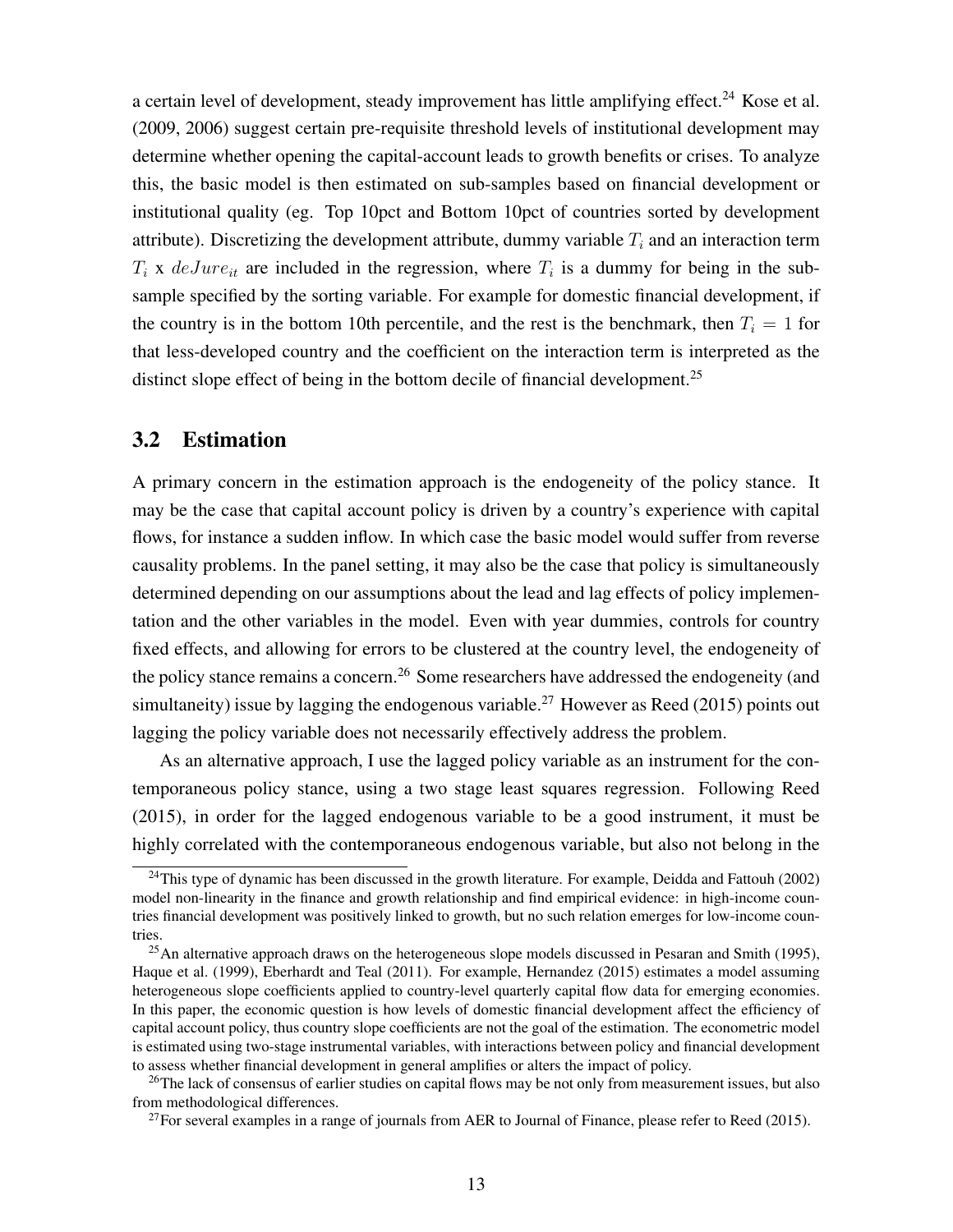structural equation itself. In this sample, the lags that are most highly correlated with contemporaneous policy are the first and second lags, even up to the fifth lag, the unconditional correlation is 0.86.

Table 8 in the Appendix reports the baseline regression equation estimated including the potential instruments (the lags of the policy variable) to assess whether the lagged policy variable satisfies the exclusion restriction. Results in Table 8 columns 1-8 show none of the lags are statistically significant in the main equation. Using a different model where the errors are not clustered by country, but are robust to heteroskedasticity and auto correlation, the first lag is not statistically significant (columns 9-12). In the benchmark model the first lag is selected.<sup>28</sup>

In sum, the results reported in the paper are from specifications that include as controls natural resources exports to GDP, trade to GDP, Institutional Quality, log of real per capita GDP, log of GDP, and both year and country fixed effects. In addition, errors are HAC robust and clustered at the country level. The dependent variables are various measures of realized financial openness. The variables of interest are the policy measure  $(DeJune)$ , the domestic financial development measure  $(FD)$ , institutional quality, and the interaction of these indicators with the policy measure. The estimation approach addresses endogeneity by using an IV 2SLS approach where the lagged policy variable instruments for the contemporaneous policy stance.

## 4 Results and analysis

Using the policy proxy and financial integration measures averaged over the period, policy is positively correlated with realized financial openness for all the *de facto* measures. For the period average, Gross Stocks showed correlation to DeJure of 0.437. Total Assets showed the highest correlation with  $DeJure$  at 0.467, and total Assets are more correlated with the policy measure than total Liabilities. Outward debt also showed one of the higher correlations at 0.447. This basic data analysis does not contradict the hypothesis that outflows are more responsive to restrictions than inflows.

Figure 4 shows a plot of countries' period average policy measure against their gross asset and liability to GDP position (Gross Stocks). While some countries are in the upper right quadrant, the majority are clumped at lower levels of international financial integration and a wide range of policy openness.

<sup>&</sup>lt;sup>28</sup>Results are robust to the selection of other lags and combination of lags.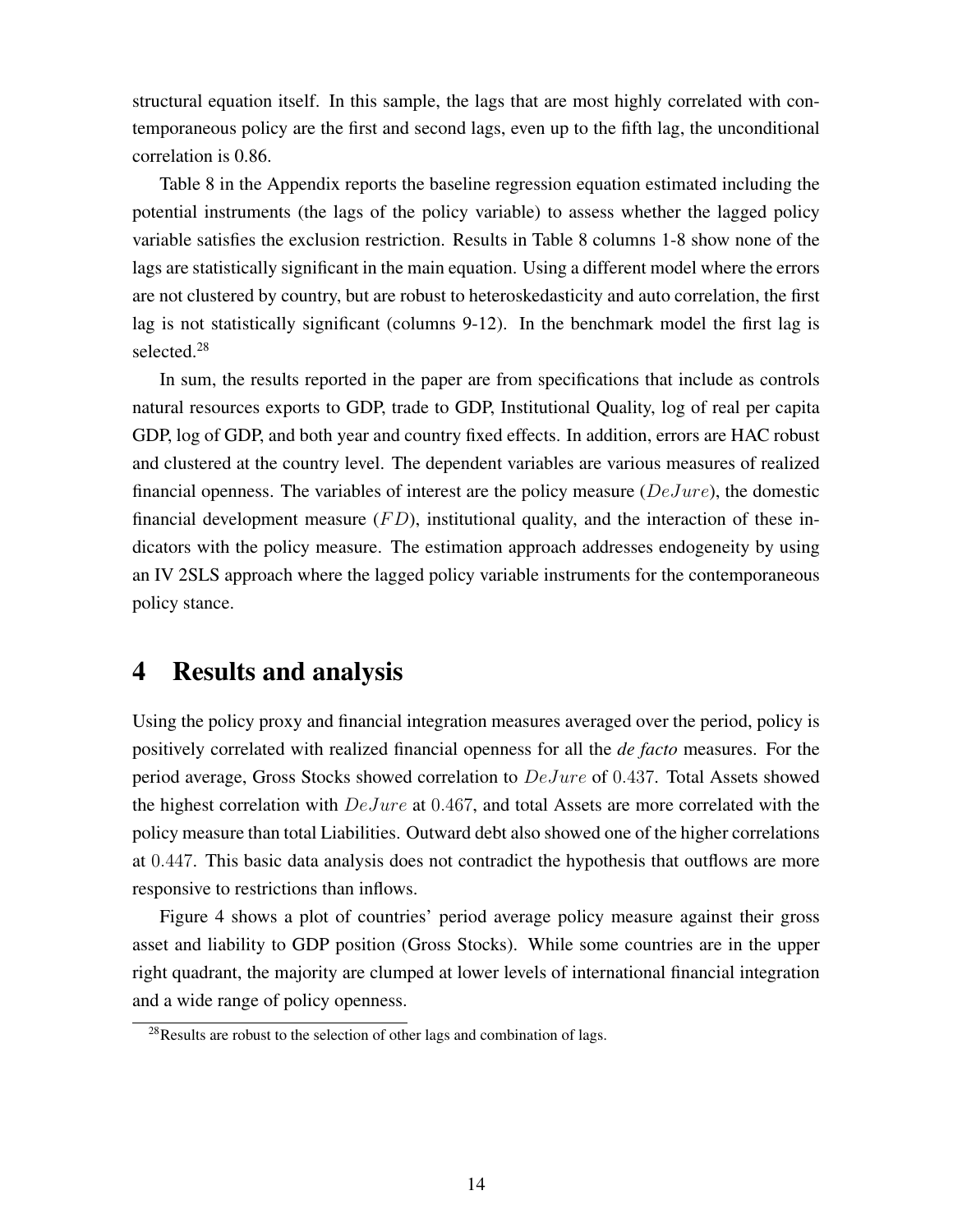#### Figure 4: Policy vs. outcomes



Each country's period average level of Chinn Ito index plotted against combined value of Assets and Liabilities from External Wealth of Nations database.

### 4.1 Panel data model

The panel regression results imply the impact of capital account policy on average is weak, unless interacted with financial development measures. Using the two stage instrumental variable estimation approach, the first stage regressions all had R-squares higher than 80%. And, the regressions passed endogeneity tests. With the null hypothesis of exogeneity, pvalues ranged from  $0.28$  to  $0.89$  and thus none rejected the null.<sup>29</sup>

Looking at the regression results in Table 2 with the dependent variable the aggregate stock measure of international financial integration (Gross Stocks to GDP), the estimated effect of policy is not statistically different from zero. The estimate for the coefficient on  $DeJure$  is 0.375 with a standard error of 0.629 (Table 2, column 1) Disaggregating by direction, neither Liabilities (inward) nor Assets (outward) show a significant influence from the policy measure. Nor does any particular asset class when disaggregating by type. Neither Gross Debt nor Gross Equity seem affected by the degree of policy openness (Tables 2, columns 2 and 3). The estimated coefficients on the DeJure measure vary in magnitude and statistical significance, however when accounting for endogeneity and country clusters, none pass the 5% significance level threshold.

Using a model with heteroskedastic and autocorrelation robust errors, but without clustering at the country level, the standard errors are smaller, and the policy measure is statistically

 $29$ Test results reported in the Appendix in Table 7.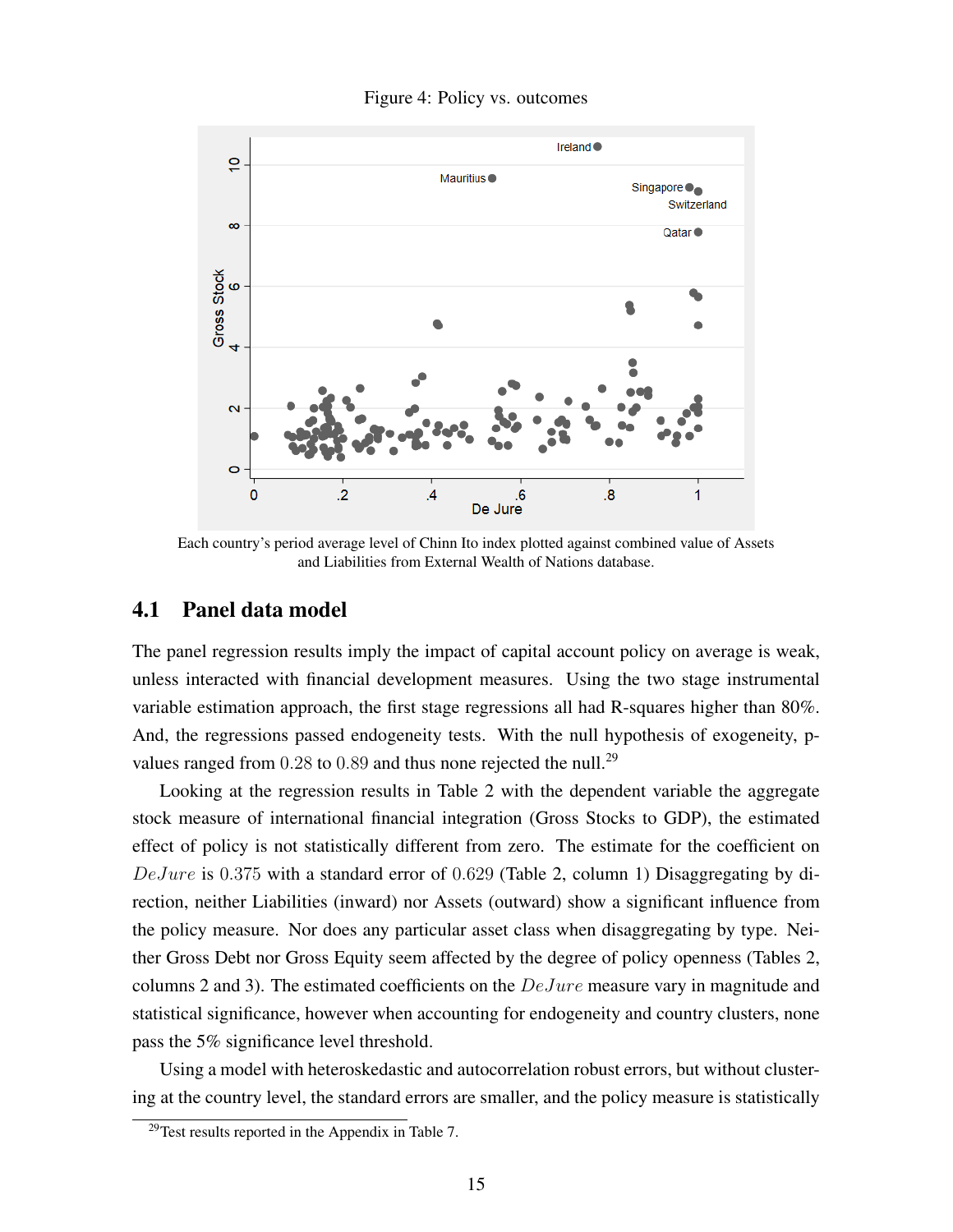significant for Gross Stocks, Assets (outflows), Foreign Direct Investment and Portfolio Equity transactions in both directions. But this latter specification performs less well on tests of endogeneity.<sup>30</sup>

Analysis in Lane and Milesi-Ferretti (2003, 2008) show similarly weak evidence of policy effects. Binici et al. (2010) find capital controls can sometimes be effective. Their measure of capital controls affected FDI plus Equity<sup>31</sup>, but not Debt. However, their regression specification is different than the approach used here and does not address the endogeneity of policy. Both Binici et al. (2010) and Lane and Milesi-Ferretti (2003, 2008) use real GDP per capita as a control variable for general economic development, but do not explicitly include financial development measures.<sup>32</sup>

### 4.2 Interaction between policy and development level

#### 4.2.1 Amplification

Table 4 reports the estimation results from the regression models that include an interaction term between policy and domestic development attributes. Financial sector development seems to significantly amplify the effect of policy. The coefficient on the interaction between policy and domestic financial development, is statistically significant at the 1% level. The interaction term coefficient is estimated to be 13.21 in column (2) and 12.02 in column (3). Institutional quality also interacts positively with policy, however not as significantly as when compared to the financial development variable. Using estimates from the model in column (2), 0.32 is the calculated level of financial development where the policy impact changes from negative to positive,  $33$  using estimates from column (3), the value is  $0.42$ . Applying these critical values of financial development to the sample of countries, for the 1980-2014

<sup>&</sup>lt;sup>30</sup>An additional concern is the presence of an influential degree of cross-sectional dependence. Using the test statistic in Pesaran (2012), residuals were tested for cross-sectional dependence. The test results could not reject the null of weak cross-sectional dependence. As a robustness check, all of the regressions were re-estimated using standard errors robust to cross-sectional dependence (Driscoll Kray). Results were not substantially different and discussed in the relevant sections of the text, and are available from the author upon request.

<sup>&</sup>lt;sup>31</sup>The authors argue FDI should not be separated out from portfolio equity transactions. However there are theoretical reasons to distinguish the two. For example, Ostry et al. (2010) discuss how FDI is distinct from portfolio equity, and may be more debt-like if the FDI is in the form of transfers from parent foreign banks to local branches. Long-term flows, such as FDI, are less susceptible to sudden reversals in international liquidity (See Chang and Velasco (2001) for a theoretical discussion.) in the sense that short-term liabilities must be rolled over or replaced by fresh liquidity. In addition, FDI in the form of a foreign joint venture or greenfield investment theoretically brings positive spillover effects such as technological transfer. For example, Kose et al. (2006) discuss the hypothetically positive effects of foreign bank ownership.

 $32$ Because in Binici et al. (2010), their dependent variable (capital flows) are per capita as well, this is equivalent to including real GDP.

 $33$ This amplification effect is robust to estimations allowing cross-sectional dependence among countries. The estimated threshold levels of financial development are slightly lower (0.29, and 0.34) with smaller standard errors.

<sup>&</sup>lt;sup>34</sup>Calculated setting  $dy/dx = 0$ , with  $y =$  Gross Stocks, and  $x = DeJure$ .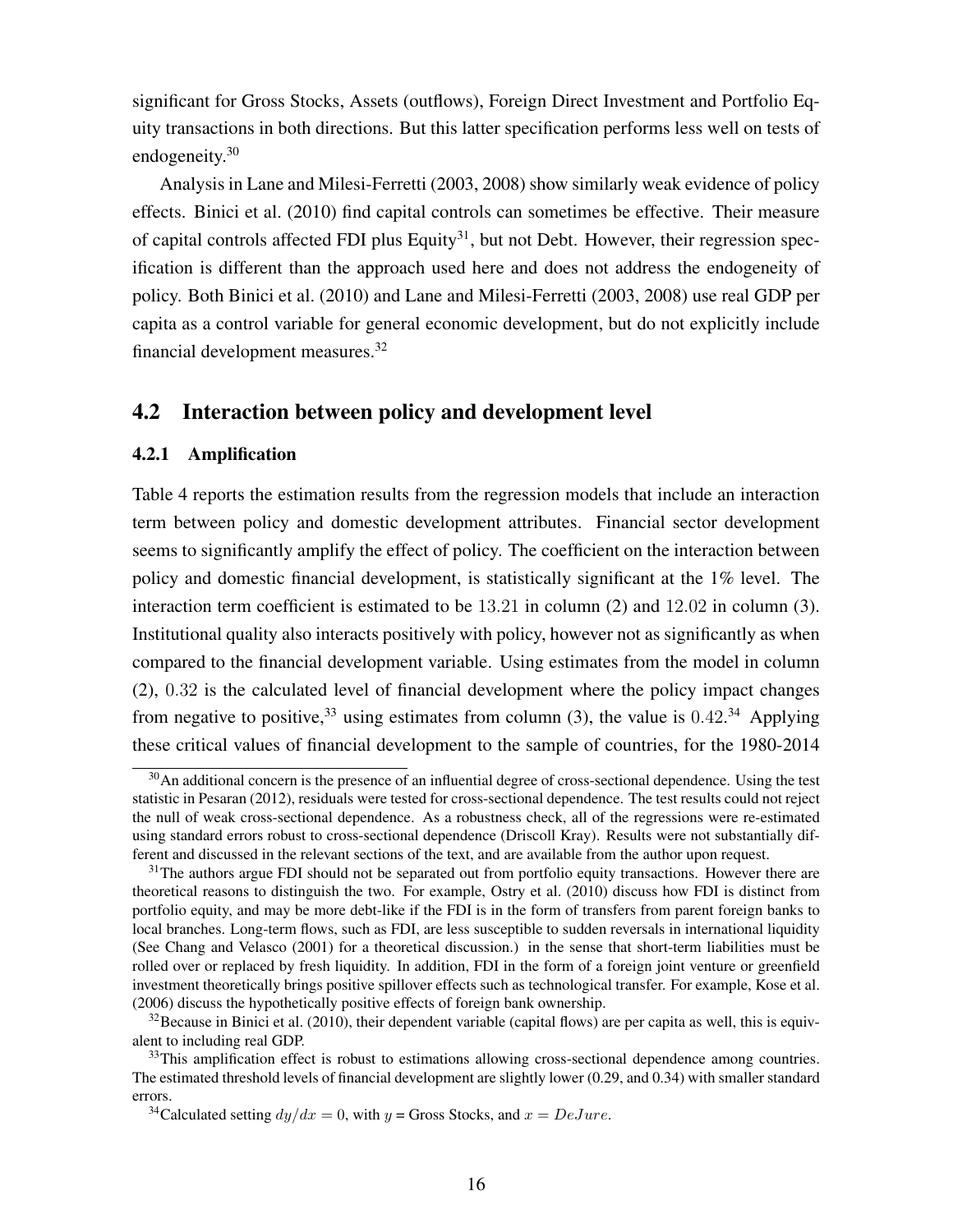|                                                                                     |                                                                                         |                                                                                                        | $Gross$ (Assets + $ Liabilities $ ) to $GDP$                                                                                                                                                                                                                                                      |                                                                                                                                                                                                                                                                                                                       | Liabilities to GDP                                                                                                                                |                                                                              |                                                                               | Assets to GDP                                                                                        |                                                                                                                                                                                                                                                                                                                                          |
|-------------------------------------------------------------------------------------|-----------------------------------------------------------------------------------------|--------------------------------------------------------------------------------------------------------|---------------------------------------------------------------------------------------------------------------------------------------------------------------------------------------------------------------------------------------------------------------------------------------------------|-----------------------------------------------------------------------------------------------------------------------------------------------------------------------------------------------------------------------------------------------------------------------------------------------------------------------|---------------------------------------------------------------------------------------------------------------------------------------------------|------------------------------------------------------------------------------|-------------------------------------------------------------------------------|------------------------------------------------------------------------------------------------------|------------------------------------------------------------------------------------------------------------------------------------------------------------------------------------------------------------------------------------------------------------------------------------------------------------------------------------------|
|                                                                                     |                                                                                         |                                                                                                        |                                                                                                                                                                                                                                                                                                   |                                                                                                                                                                                                                                                                                                                       |                                                                                                                                                   |                                                                              |                                                                               |                                                                                                      |                                                                                                                                                                                                                                                                                                                                          |
|                                                                                     | $\Xi$                                                                                   | $\frac{2}{\text{Det}}$<br>$\frac{1}{\text{Det}}$<br>$\frac{1}{\text{Det}}$<br>$\frac{482}{\text{Det}}$ | $\frac{\text{(3)}}{\text{Equity}}$                                                                                                                                                                                                                                                                | $\exists \hat{z}$                                                                                                                                                                                                                                                                                                     | G<br>Debt                                                                                                                                         | $\frac{1}{\text{Equity}}$<br>Equity<br>0.171                                 | $\frac{1}{2}$ $\frac{1}{2}$                                                   | $\frac{(8)}{0.257}$<br>0.257                                                                         | $\mathop{\rm Edim}\limits_{\mathop{\rm Equity}}$                                                                                                                                                                                                                                                                                         |
| DeJure                                                                              | 0.375                                                                                   |                                                                                                        | $\frac{1}{0.104}$                                                                                                                                                                                                                                                                                 |                                                                                                                                                                                                                                                                                                                       |                                                                                                                                                   |                                                                              |                                                                               |                                                                                                      | 0.064                                                                                                                                                                                                                                                                                                                                    |
|                                                                                     | (0.629)                                                                                 |                                                                                                        |                                                                                                                                                                                                                                                                                                   | $\frac{0.140}{0.336}$                                                                                                                                                                                                                                                                                                 | $-0.008$<br>$(0.271)$<br>$-0.008$<br>$-0.378$<br>$-0.070$<br>$-0.071$                                                                             |                                                                              | (0.321)                                                                       |                                                                                                      | (0.142)                                                                                                                                                                                                                                                                                                                                  |
| Natural Resources                                                                   |                                                                                         |                                                                                                        |                                                                                                                                                                                                                                                                                                   |                                                                                                                                                                                                                                                                                                                       |                                                                                                                                                   |                                                                              |                                                                               |                                                                                                      |                                                                                                                                                                                                                                                                                                                                          |
|                                                                                     | $\frac{\overline{)0,404}}{\overline{0.760}}$<br>1.383<br>1.211)<br>(1.211)              |                                                                                                        |                                                                                                                                                                                                                                                                                                   |                                                                                                                                                                                                                                                                                                                       |                                                                                                                                                   |                                                                              |                                                                               |                                                                                                      |                                                                                                                                                                                                                                                                                                                                          |
| Trade to GDP                                                                        |                                                                                         |                                                                                                        |                                                                                                                                                                                                                                                                                                   |                                                                                                                                                                                                                                                                                                                       |                                                                                                                                                   |                                                                              |                                                                               |                                                                                                      |                                                                                                                                                                                                                                                                                                                                          |
|                                                                                     |                                                                                         | $\frac{1}{0.153}$<br>$\frac{(0.581)}{0.057}$<br>$\frac{0.057}{0.031}$                                  | $\frac{1}{0.072}$<br>$(0.163)$<br>$(0.437)$<br>$(0.349)$                                                                                                                                                                                                                                          | $\begin{array}{r l} 1.128 \\[-4pt] 0.420) \\[-4pt] 0.651 \\[-4pt] 0.577) \\[-4pt] 0.574) \\[-4pt] 0.478^{***} \\[-4pt] 0.663) \\[-4pt] 0.663^* \\[-4pt] 0.739, \\[-4pt] 0.739, \\[-4pt] 0.448) \\[-4pt] 0.23 \\[-4pt] 0.23 \\[-4pt] 0.23 \\[-4pt] 0.23 \\[-4pt] 0.23 \\[-4pt] 0.23 \\[-4pt] 0.23 \\[-4pt] 0.23 \\[-4$ |                                                                                                                                                   | $\frac{0.107}{0.178}$<br>0.706<br>0.706<br>0.420)                            | $\frac{0.276}{0.392}$<br>0.392)<br>0.732<br>0.677)                            | $\frac{1}{0.146}$<br>$\frac{(0.260)}{0.127}$<br>0.435)                                               | $\begin{array}{r rrrr} & 0.080 & \\[-2pt] & 0.266 & \\[-2pt] & 0.424 & \\[-2pt] & 0.355 & \\[-2pt] & 0.355 & \\[-2pt] & 0.189\\[-2pt] & 0.250 & \\[-2pt] & 0.250 & \\[-2pt] & 0.250 & \\[-2pt] & 0.313 & \\[-2pt] & 0.312 & \\[-2pt] & 0.312 & \\[-2pt] & 0.312 & \\[-2pt] & 0.312 & \\[-2pt] & 0.312 & \\[-2pt] & 0.312 & \\[-2pt] & 0$ |
| Inst.Qua                                                                            | $2.698*$                                                                                |                                                                                                        |                                                                                                                                                                                                                                                                                                   |                                                                                                                                                                                                                                                                                                                       |                                                                                                                                                   | $\frac{1}{149}$                                                              |                                                                               |                                                                                                      |                                                                                                                                                                                                                                                                                                                                          |
|                                                                                     |                                                                                         |                                                                                                        |                                                                                                                                                                                                                                                                                                   |                                                                                                                                                                                                                                                                                                                       |                                                                                                                                                   |                                                                              | $\frac{1.228^*}{(0.518)}$<br>1.795**                                          | $\frac{0.853^*}{(0.427)}$<br>0.505                                                                   |                                                                                                                                                                                                                                                                                                                                          |
| Ê                                                                                   |                                                                                         |                                                                                                        |                                                                                                                                                                                                                                                                                                   |                                                                                                                                                                                                                                                                                                                       |                                                                                                                                                   | $(0.189)$<br>0.725*                                                          |                                                                               |                                                                                                      |                                                                                                                                                                                                                                                                                                                                          |
|                                                                                     | $(1.057)$<br>$4.273***$<br>$(1.235)$<br>$3.092*$<br>$(1.443)$<br>$(1.443)$<br>$(0.736)$ | $\frac{1}{1.837^*}$<br>(0.849)<br>(0.905)<br>2.114*<br>2.103*<br>2.103*<br>1.414**                     | $\begin{array}{l} 0.331 \\ 0.224) \\ 0.718^* \\ 0.327) \\ 0.508 \\ 0.507) \\ 0.191 \\ 0.176) \\ 0.191 \\ 0.176) \\ 0.176) \\ 0.176 \\ 0.176 \\ 0.176 \\ 0.176 \\ 0.176 \\ 0.176 \\ 0.176 \\ 0.176 \\ 0.176 \\ 0.176 \\ 0.176 \\ 0.176 \\ 0.176 \\ 0.176 \\ 0.176 \\ 0.176 \\ 0.176 \\ 0.176 \\ 0$ |                                                                                                                                                                                                                                                                                                                       | $\begin{array}{l} 0.983^* \\ (0.463) \\ (0.60^{****} \\ (0.467) \\ (0.467) \\ (0.511) \\ (0.511) \\ (0.95^* \\ (0.395) \\ (0.395) \\ \end{array}$ | (0.326)                                                                      | $\frac{(0.605)}{1.394}$<br>$\frac{(0.786)}{0.723}$<br>$\frac{(0.407)}{0.407}$ | $\begin{array}{l} (0.477) \\ 0.838 \\ (0.439) \\ (0.439) \\ -0.328 \\ (0.168) \\ +4.495 \end{array}$ |                                                                                                                                                                                                                                                                                                                                          |
| log R.P.C. GDP                                                                      |                                                                                         |                                                                                                        |                                                                                                                                                                                                                                                                                                   |                                                                                                                                                                                                                                                                                                                       |                                                                                                                                                   |                                                                              |                                                                               |                                                                                                      |                                                                                                                                                                                                                                                                                                                                          |
|                                                                                     |                                                                                         |                                                                                                        |                                                                                                                                                                                                                                                                                                   |                                                                                                                                                                                                                                                                                                                       |                                                                                                                                                   | $\begin{array}{c} 0.409 \\ 0.371) \\ -0.201 \\ 0.176) \\ -1.722 \end{array}$ |                                                                               |                                                                                                      |                                                                                                                                                                                                                                                                                                                                          |
| $\log$ GDP                                                                          |                                                                                         |                                                                                                        |                                                                                                                                                                                                                                                                                                   |                                                                                                                                                                                                                                                                                                                       |                                                                                                                                                   |                                                                              |                                                                               |                                                                                                      |                                                                                                                                                                                                                                                                                                                                          |
|                                                                                     |                                                                                         |                                                                                                        |                                                                                                                                                                                                                                                                                                   |                                                                                                                                                                                                                                                                                                                       |                                                                                                                                                   |                                                                              |                                                                               |                                                                                                      |                                                                                                                                                                                                                                                                                                                                          |
| Constant                                                                            |                                                                                         |                                                                                                        |                                                                                                                                                                                                                                                                                                   |                                                                                                                                                                                                                                                                                                                       |                                                                                                                                                   |                                                                              |                                                                               |                                                                                                      |                                                                                                                                                                                                                                                                                                                                          |
|                                                                                     | 13.105)                                                                                 | (9.067)                                                                                                | (3.410)                                                                                                                                                                                                                                                                                           |                                                                                                                                                                                                                                                                                                                       | (4.282)                                                                                                                                           | (2.725)                                                                      | (6.647)                                                                       | (5.146)                                                                                              | 1.765                                                                                                                                                                                                                                                                                                                                    |
| Observations                                                                        | 2882                                                                                    | 2882                                                                                                   | 2854                                                                                                                                                                                                                                                                                              | 2882<br>0.525                                                                                                                                                                                                                                                                                                         | 2882                                                                                                                                              | 2872                                                                         | 2882                                                                          | 2882                                                                                                 | 2862                                                                                                                                                                                                                                                                                                                                     |
| Adjusted $R^2$                                                                      | 0.574                                                                                   | 0.644                                                                                                  | 0.589                                                                                                                                                                                                                                                                                             |                                                                                                                                                                                                                                                                                                                       | 0.573                                                                                                                                             | 0.397                                                                        | 0.613                                                                         | 0.691                                                                                                | 0.485                                                                                                                                                                                                                                                                                                                                    |
| * $p < 0.05$ , ** $p < 0.01$ , *** $p < 0.001$                                      |                                                                                         |                                                                                                        |                                                                                                                                                                                                                                                                                                   |                                                                                                                                                                                                                                                                                                                       |                                                                                                                                                   |                                                                              |                                                                               |                                                                                                      |                                                                                                                                                                                                                                                                                                                                          |
| IV regression, with HAC robust standard errors in parentheses, clustered by country |                                                                                         |                                                                                                        |                                                                                                                                                                                                                                                                                                   |                                                                                                                                                                                                                                                                                                                       |                                                                                                                                                   |                                                                              |                                                                               |                                                                                                      |                                                                                                                                                                                                                                                                                                                                          |
| Year dummies, and country fixed effects included                                    |                                                                                         |                                                                                                        |                                                                                                                                                                                                                                                                                                   |                                                                                                                                                                                                                                                                                                                       |                                                                                                                                                   |                                                                              |                                                                               |                                                                                                      |                                                                                                                                                                                                                                                                                                                                          |

Table 2: Panel data model results, disaggregated by direction and type Table 2: Panel data model results, disaggregated by direction and type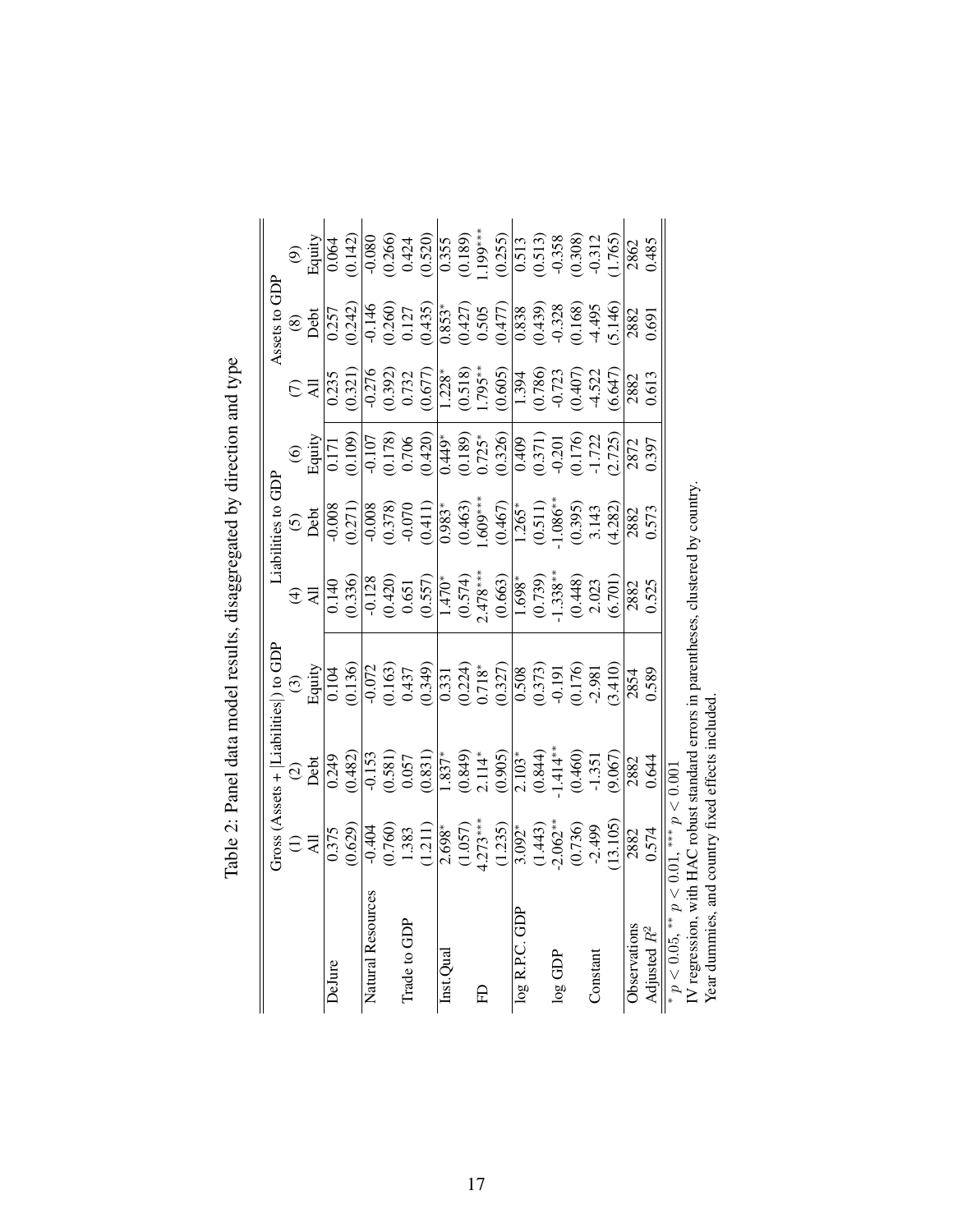|                          |          | <b>Equity Liabilities to GDP</b> |           |            | Equity Assets to GDP |           |
|--------------------------|----------|----------------------------------|-----------|------------|----------------------|-----------|
|                          | (1)      | (2)                              | (3)       | (4)        | (5)                  | (6)       |
|                          | Total    | Direct                           | Portfolio | Total      | Direct               | Portfolio |
| DeJure                   | 0.171    | 0.128                            | 0.039     | 0.064      | 0.003                | 0.065     |
|                          | (0.109)  | (0.072)                          | (0.064)   | (0.142)    | (0.056)              | (0.096)   |
| <b>Natural Resources</b> | $-0.107$ | $-0.058$                         | $-0.052$  | $-0.080$   | $-0.058$             | $-0.016$  |
|                          | (0.178)  | (0.152)                          | (0.057)   | (0.266)    | (0.145)              | (0.123)   |
| Trade to GDP             | 0.706    | 0.400                            | 0.302     | 0.424      | 0.289                | 0.134     |
|                          | (0.420)  | (0.320)                          | (0.170)   | (0.520)    | (0.307)              | (0.219)   |
| Inst.Qual                | $0.449*$ | $0.267*$                         | 0.174     | 0.355      | $0.202*$             | 0.148     |
|                          | (0.189)  | (0.109)                          | (0.138)   | (0.189)    | (0.101)              | (0.096)   |
| FD.                      | $0.725*$ | 0.421                            | 0.306     | $1.199***$ | $0.787***$           | $0.413**$ |
|                          | (0.326)  | (0.219)                          | (0.223)   | (0.255)    | (0.173)              | (0.127)   |
| log R.P.C. GDP           | 0.409    | 0.212                            | 0.203     | 0.513      | 0.207                | 0.305     |
|                          | (0.371)  | (0.274)                          | (0.181)   | (0.513)    | (0.280)              | (0.242)   |
| log GDP                  | $-0.201$ | $-0.192$                         | $-0.009$  | $-0.358$   | $-0.176$             | $-0.181$  |
|                          | (0.176)  | (0.154)                          | (0.036)   | (0.308)    | (0.159)              | (0.152)   |
| Constant                 | $-1.722$ | 0.616                            | $-2.386$  | $-0.312$   | 0.282                | $-0.591$  |
|                          | (2.725)  | (0.993)                          | (2.230)   | (1.765)    | (0.706)              | (1.270)   |
| <b>Observations</b>      | 2872     | 2882                             | 2872      | 2862       | 2882                 | 2862      |
| Adjusted $R^2$           | 0.397    | 0.346                            | 0.528     | 0.485      | 0.283                | 0.599     |

Table 3: Panel data model results, Equity disaggregated

\*  $p < 0.05$ , \*\*  $p < 0.01$ , \*\*\*  $p < 0.001$ 

IV regression, with HAC robust standard errors in parentheses, clustered by country. Year dummies, and country fixed effects included.

average, only 53 countries (both emerging and developed) are above the 0.32 cutoff. (See Appendix for a complete list).

This result highlights that domestic financial development may be crucial to the success of capital account opening leading to increased financial integration. Once a country departs from financial autarky, a more proficient financial sector is likely to raise the absorptive capacity of the economy and once the flows have arrived reduce distortions in the domestic capital allocation process. My results also suggest that capital account opening successfully attracts investors when combined with a well-functioning perhaps recently liberalized domestic financal sector.<sup>35</sup> Thus financial development acts both as a channel for greater financial flows and a promoter of financial integration itself.

In conclusion, my result that financial development interacted with policy generates a positive effect on realized financial openness, supports the view that the success of capital account opening depends on domestic financial development. Changing the policy stance alone does not necessarily induce changes in international financial integration. Thus countries that are well developed financially are better placed to gain from financial globalization.

To my knowledge, only Okada (2013) have included interactions of this kind (i.e. factors interacted with a capital account policy measure). Okada (2013) examines the interaction of institutions and capital account policy on only capital inflows and finds that alone neither

<sup>&</sup>lt;sup>35</sup>See Bartolini and Drazen (1997) for a discussion of capital account opening as a signal of policy reform.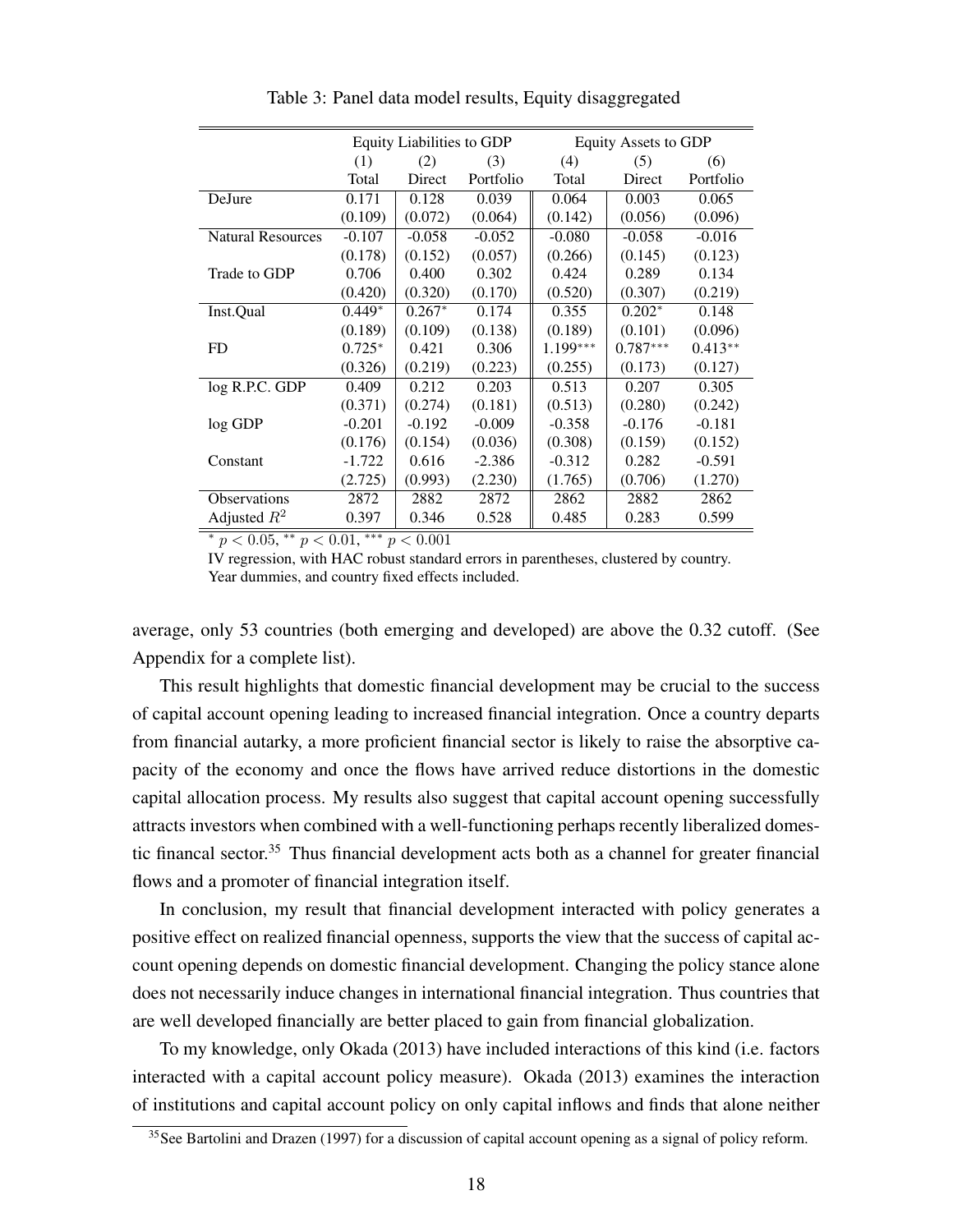| (1)<br>(3)<br>(2)<br>$-5.049**$<br>DeJure<br>0.375<br>$-4.172**$<br>(0.629)<br>(1.430)<br>(1.913)<br>$-0.329$<br>$-0.320$<br>$-0.404$<br><b>Natural Resources</b><br>(0.760)<br>(0.765)<br>(0.770)<br>1.383<br>1.292<br>1.284<br>Trade to GDP<br>(1.211)<br>(1.061)<br>(1.063)<br>log R.P.C. GDP<br>$3.092*$<br>$3.556*$<br>$3.495*$<br>(1.443)<br>(1.375)<br>(1.390)<br>$-2.062**$<br>$-1.765*$<br>$-1.782*$<br>log GDP<br>(0.736)<br>(0.736)<br>(0.735)<br>Inst.Qual<br>$2.698*$<br>2.598*<br>1.831<br>(1.057)<br>(1.014)<br>(0.977)<br>$4.273***$<br>$-8.194$<br>$-7.469$<br>FD<br>(1.235)<br>(5.029)<br>(4.802)<br>FD*DeJure<br>13.206**<br>$12.023**$<br>(4.254)<br>(4.497)<br>2.142<br>Inst.Qual*DeJure<br>(2.146)<br>$-7.261$<br>$-2.499$<br>$-8.232$<br>Constant<br>(13.105)<br>(12.393)<br>(12.220)<br>Observations<br>2882<br>2882<br>2882<br>Adjusted $R^2$<br>0.586<br>0.584<br>0.574 |  |  |
|---------------------------------------------------------------------------------------------------------------------------------------------------------------------------------------------------------------------------------------------------------------------------------------------------------------------------------------------------------------------------------------------------------------------------------------------------------------------------------------------------------------------------------------------------------------------------------------------------------------------------------------------------------------------------------------------------------------------------------------------------------------------------------------------------------------------------------------------------------------------------------------------------|--|--|
|                                                                                                                                                                                                                                                                                                                                                                                                                                                                                                                                                                                                                                                                                                                                                                                                                                                                                                   |  |  |
|                                                                                                                                                                                                                                                                                                                                                                                                                                                                                                                                                                                                                                                                                                                                                                                                                                                                                                   |  |  |
|                                                                                                                                                                                                                                                                                                                                                                                                                                                                                                                                                                                                                                                                                                                                                                                                                                                                                                   |  |  |
|                                                                                                                                                                                                                                                                                                                                                                                                                                                                                                                                                                                                                                                                                                                                                                                                                                                                                                   |  |  |
|                                                                                                                                                                                                                                                                                                                                                                                                                                                                                                                                                                                                                                                                                                                                                                                                                                                                                                   |  |  |
|                                                                                                                                                                                                                                                                                                                                                                                                                                                                                                                                                                                                                                                                                                                                                                                                                                                                                                   |  |  |
|                                                                                                                                                                                                                                                                                                                                                                                                                                                                                                                                                                                                                                                                                                                                                                                                                                                                                                   |  |  |
|                                                                                                                                                                                                                                                                                                                                                                                                                                                                                                                                                                                                                                                                                                                                                                                                                                                                                                   |  |  |
|                                                                                                                                                                                                                                                                                                                                                                                                                                                                                                                                                                                                                                                                                                                                                                                                                                                                                                   |  |  |
|                                                                                                                                                                                                                                                                                                                                                                                                                                                                                                                                                                                                                                                                                                                                                                                                                                                                                                   |  |  |
|                                                                                                                                                                                                                                                                                                                                                                                                                                                                                                                                                                                                                                                                                                                                                                                                                                                                                                   |  |  |
|                                                                                                                                                                                                                                                                                                                                                                                                                                                                                                                                                                                                                                                                                                                                                                                                                                                                                                   |  |  |
|                                                                                                                                                                                                                                                                                                                                                                                                                                                                                                                                                                                                                                                                                                                                                                                                                                                                                                   |  |  |
|                                                                                                                                                                                                                                                                                                                                                                                                                                                                                                                                                                                                                                                                                                                                                                                                                                                                                                   |  |  |
|                                                                                                                                                                                                                                                                                                                                                                                                                                                                                                                                                                                                                                                                                                                                                                                                                                                                                                   |  |  |
|                                                                                                                                                                                                                                                                                                                                                                                                                                                                                                                                                                                                                                                                                                                                                                                                                                                                                                   |  |  |
|                                                                                                                                                                                                                                                                                                                                                                                                                                                                                                                                                                                                                                                                                                                                                                                                                                                                                                   |  |  |
|                                                                                                                                                                                                                                                                                                                                                                                                                                                                                                                                                                                                                                                                                                                                                                                                                                                                                                   |  |  |
|                                                                                                                                                                                                                                                                                                                                                                                                                                                                                                                                                                                                                                                                                                                                                                                                                                                                                                   |  |  |
|                                                                                                                                                                                                                                                                                                                                                                                                                                                                                                                                                                                                                                                                                                                                                                                                                                                                                                   |  |  |
|                                                                                                                                                                                                                                                                                                                                                                                                                                                                                                                                                                                                                                                                                                                                                                                                                                                                                                   |  |  |
|                                                                                                                                                                                                                                                                                                                                                                                                                                                                                                                                                                                                                                                                                                                                                                                                                                                                                                   |  |  |
|                                                                                                                                                                                                                                                                                                                                                                                                                                                                                                                                                                                                                                                                                                                                                                                                                                                                                                   |  |  |

Table 4: Policy interactions Dependent variable Gross Stocks to GDP

\*  $p < 0.05$ , \*\*  $p < 0.01$ , \*\*\*  $p < 0.001$ 

IV regression, with HAC robust standard errors, clustered by country. Year dummies, and country fixed effects included.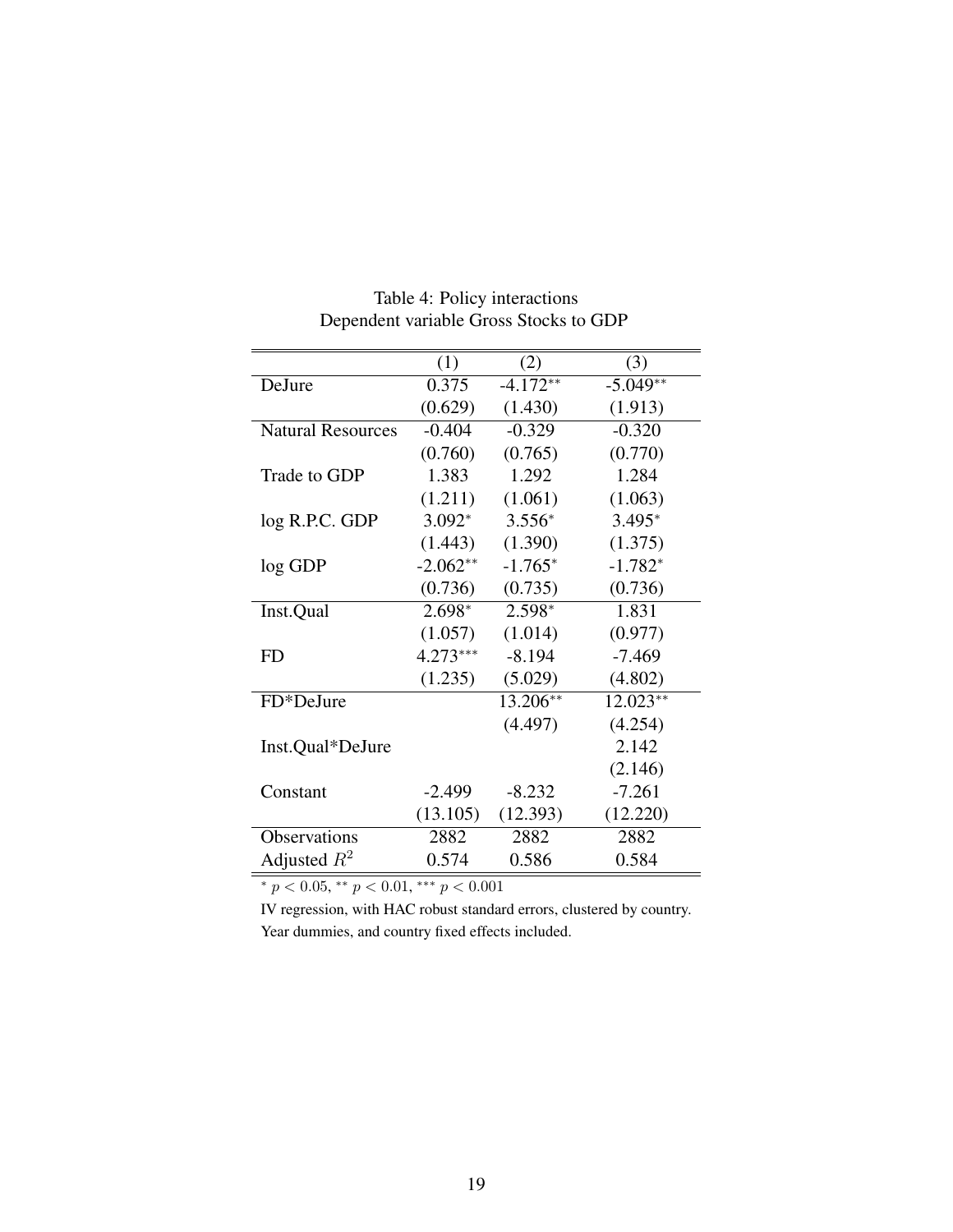institutions nor policy affect inflows, but the interaction of the two does have a significant impact on inflows. This paper extends and complements the earlier analysis in Okada (2013) to a broader set of international financial measures, and finds that in fact, financial development has a more powerful general impact on the efficacy of policy.

#### 4.2.2 Subgroups

The regression specifications using subsamples, reported in Table 5 and 6, reaffirm the results from the interaction specification. The coefficient estimates for DeJure show that capital account policy has the opposite effect for countries that are less developed financially, than for those in the top decile. The estimates for countries in the bottom 10th and below the median groups imply a negative marginal effect of increased *de jure* openness on *de facto* financial openness. The coefficient estimates on the interaction between policy and being in the bottom 10th or 25th percentile of domestic financial development are both negative, and for below the median, the estimate is  $-1.95$  which is statistically significant at the 1% level. For countries with the highest relative domestic financial development (top 10th percentile), the estimated total marginal effect of increased legal openness on Gross Stocks is positive, but statistically insignificant in the conservative benchmark model.<sup>36</sup> In contrast, for countries below the median level, policy has a negative effect on international financial integration. Estimates of the coefficient on the interaction term from different subgroups are plotted in Figure 5.

For levels of institutional quality (Table 6), institutionally advanced countries (in the top 10th percentile) experience an estimated additional positive effect of 1.89 compared to the rest of the sample although these estimates are not statistically significant. Using a subsample of countries in the bottom quartile, or below the median, the interaction term coefficient is negative.<sup>37</sup>

Both Lane and Milesi-Ferretti (2008) and Binici et al. (2010) implement their regressions on subgroups. Lane and Milesi-Ferretti (2008), for end-2006 data, estimate their model on Advanced Economies and Emerging Markets as well as the full sample and differences in significance and coefficient magnitudes do arise. In Binici et al. (2010) extensions section, they estimate their model using High Income countries (including Hong Kong, South Korea and Singapore) and then on Low/Middle Income countries. The High Income sample gives similar results to the full sample: targetted controls affect outflows but not inflows, and debt outflows more than gross equity outflows. However for Middle and Low Income countries, legal restrictions only seem to affect gross equity outflows.

<sup>&</sup>lt;sup>36</sup>The Driscoll-Kraay standard errors model generates similar results. But the positive amplification effect of financial development for the top decile becomes statistically significant at the 1% level.

 $37$ The Driscoll-Kraay standard errors model generates similar results.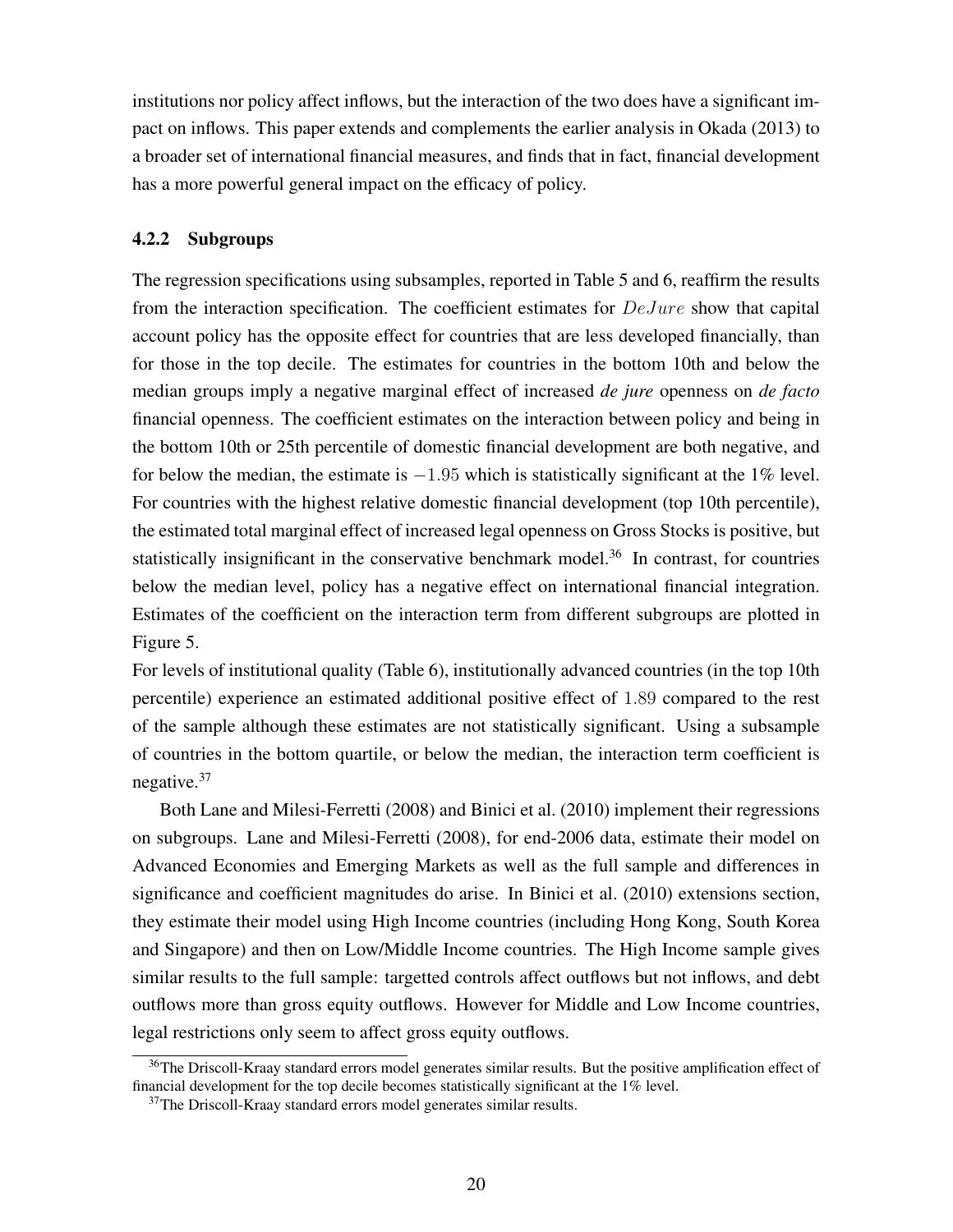|                          | (1)        | (2)        | (3)        | (4)       |
|--------------------------|------------|------------|------------|-----------|
| DeJure                   | 0.437      | 0.575      | 1.135      | $-0.068$  |
|                          | (0.648)    | (0.662)    | (0.743)    | (0.552)   |
| <b>Natural Resources</b> | $-0.171$   | $-0.296$   | $-0.302$   | $-0.226$  |
|                          | (0.775)    | (0.796)    | (0.796)    | (0.738)   |
| Trade to GDP             | 1.628      | 1.565      | 1.550      | 1.403     |
|                          | (1.212)    | (1.204)    | (1.182)    | (1.040)   |
| log R.P.C. GDP           | $3.646*$   | $3.730*$   | $3.695*$   | 3.382*    |
|                          | (1.430)    | (1.481)    | (1.458)    | (1.326)   |
| log GDP                  | $-2.075**$ | $-2.050**$ | $-2.078**$ | $-1.886*$ |
|                          | (0.747)    | (0.727)    | (0.729)    | (0.750)   |
| Inst.Qual                | $2.714*$   | $2.575*$   | $2.678*$   | $3.044**$ |
|                          | (1.078)    | (1.056)    | (1.050)    | (1.069)   |
| Bottom10pct              | $0.811*$   |            |            |           |
|                          | (0.350)    |            |            |           |
| Bottom10pct*DeJ          | $-0.965$   |            |            |           |
|                          | (1.059)    |            |            |           |
| Bottom25pct              |            | $1.037*$   |            |           |
|                          |            | (0.496)    |            |           |
| Bottom25pct*DeJ          |            | $-1.461*$  |            |           |
|                          |            | (0.693)    |            |           |
| Bottom50pct              |            |            | $1.633**$  |           |
|                          |            |            | (0.500)    |           |
| Bottom50pct*DeJ          |            |            | $-1.954**$ |           |
|                          |            |            | (0.640)    |           |
| Top10pct                 |            |            |            | $-4.070$  |
|                          |            |            |            | (2.973)   |
| Top10pct*DeJ             |            |            |            | 6.121     |
|                          |            |            |            | (3.221)   |
| Constant                 | $-5.075$   | $-6.420$   | $-6.132$   | $-6.545$  |
|                          | (13.199)   | (13.578)   | (13.253)   | (11.207)  |
| Observations             | 2882       | 2882       | 2882       | 2882      |
| Adjusted $R^2$           | 0.570      | 0.571      | 0.574      | 0.584     |

Table 5: Subgroups by financial development Dependent variable Gross Stocks to GDP

\*  $p < 0.05$ , \*\*  $p < 0.01$ , \*\*\*  $p < 0.001$ 

IV regression, with HAC robust standard errors, clustered by country. Year dummies, and country fixed effects included.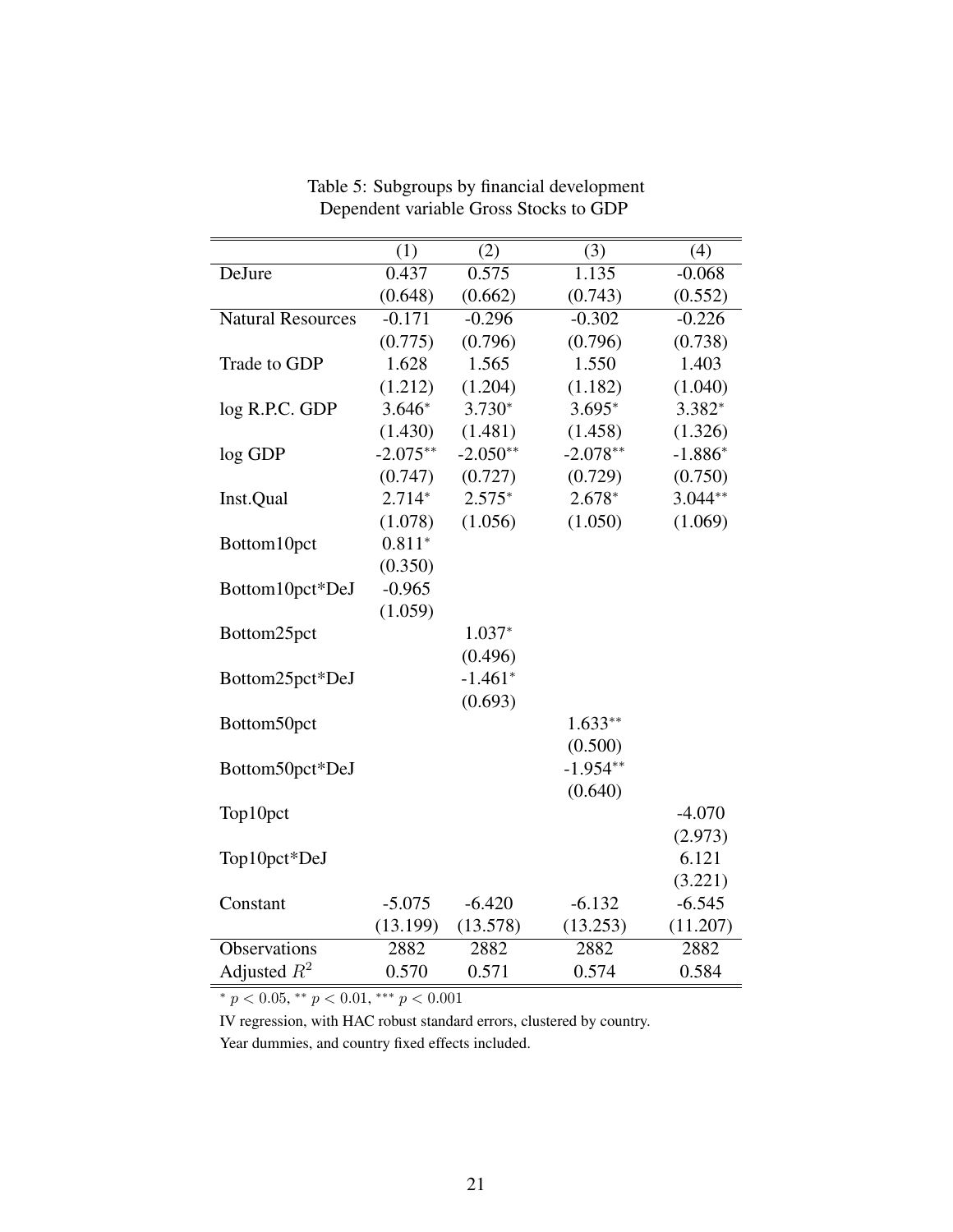|                          | (1)        | (2)        | (3)        | (4)         |
|--------------------------|------------|------------|------------|-------------|
| DeJure                   | 0.216      | 0.298      | 0.814      | 0.167       |
|                          | (0.623)    | (0.656)    | (0.773)    | (0.581)     |
| <b>Natural Resources</b> | $-0.429$   | $-0.314$   | $-0.194$   | $-0.490$    |
|                          | (0.720)    | (0.704)    | (0.707)    | (0.720)     |
| Trade to GDP             | 1.873      | 1.886      | 1.880      | 1.553       |
|                          | (1.073)    | (1.076)    | (1.060)    | (0.905)     |
| log R.P.C. GDP           | $3.046*$   | $3.020*$   | $3.007*$   | $3.000*$    |
|                          | (1.360)    | (1.332)    | (1.321)    | (1.325)     |
| log GDP                  | $-1.884**$ | $-1.886**$ | $-1.922**$ | $-1.938***$ |
|                          | (0.586)    | (0.584)    | (0.590)    | (0.581)     |
| <b>FD</b>                | $4.230**$  | $4.166**$  | $3.548*$   | $4.460***$  |
|                          | (1.330)    | (1.378)    | (1.457)    | (1.173)     |
| Bottom10pct              | 0.128      |            |            |             |
|                          | (0.263)    |            |            |             |
| Bottom10pct*DeJ          | 0.791      |            |            |             |
|                          | (0.598)    |            |            |             |
| Bottom25pct              |            | 0.212      |            |             |
|                          |            | (0.232)    |            |             |
| Bottom25pct*DeJ          |            | $-0.286$   |            |             |
|                          |            | (0.752)    |            |             |
| Bottom50pct              |            |            | $-0.046$   |             |
|                          |            |            | (0.211)    |             |
| Bottom50pct*DeJ          |            |            | $-1.158$   |             |
|                          |            |            | (0.595)    |             |
| Top10pct                 |            |            |            | 0.553       |
|                          |            |            |            | (0.773)     |
| Top10pct*DeJ             |            |            |            | 1.716       |
|                          |            |            |            | (1.008)     |
| Constant                 | $-2.853$   | $-2.600$   | $-1.817$   | $-2.458$    |
|                          | (13.449)   | (13.359)   | (13.036)   | (13.255)    |
| <b>Observations</b>      | 2742       | 2742       | 2742       | 2742        |
| Adjusted $R^2$           | 0.638      | 0.638      | 0.640      | 0.644       |

Table 6: Subgroups by institutional quality Dependent variable Gross Stocks to GDP

\*  $p < 0.05$ , \*\*  $p < 0.01$ , \*\*\*  $p < 0.001$ 

IV regression, with HAC robust standard errors, clustered by country.

Year dummies, and country fixed effects included.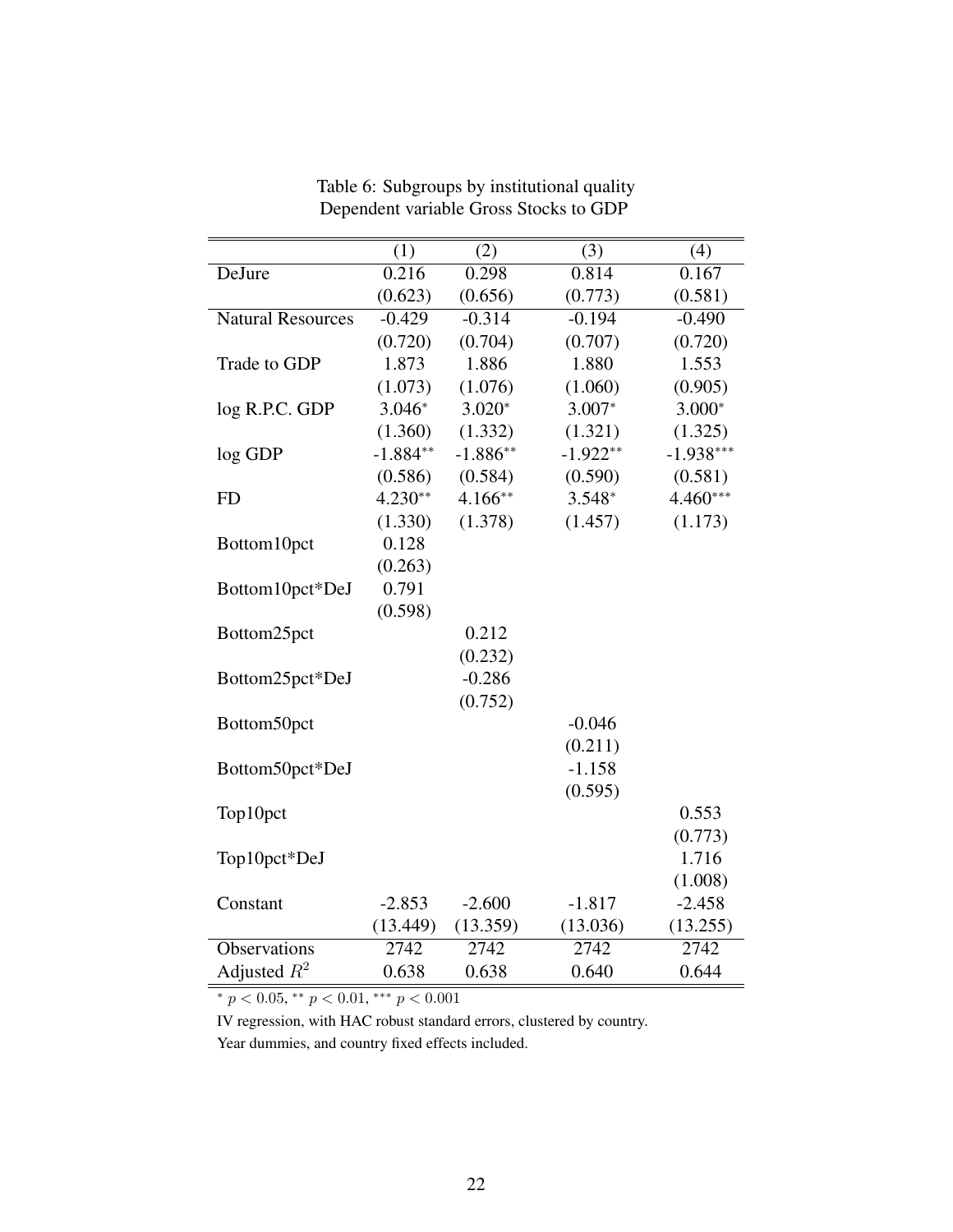

Figure 5: Policy impact for different financial development subgroups

Estimated affect of policy for countries in different quantiles of financial development.

# 5 Conclusion

In conclusion, the development level of the domestic financial system and institutions has a significant impact on the efficacy of capital account policy on international financial integration. Liberalizing capital account policy does not necessarily induce realized financial openness. The impact of policy depends on the level of financial development of the country that is liberalizing. Thus finding evidence for benefits of capital account opening will depend on the country context. In particular, the panel analysis results suggest that for financially and institutionally underdeveloped countries, opening the capital account does not on its own generate significant increases in international capital flows. Given this, for these countries, capital account liberalization may not have induced the investment and growth benefits predicted by Neoclassical theory. Financial development in particular seem to be prerequisites for capital account opening to have measurable positive effects. The implications are that the gains from financial globalization may have been captured by the more financially developed countries able to channel international financial flows more effectively than countries with less developed financial systems. Future policies aimed at affecting international financial transactions should first consider the characteristics of the domestic financial system. Future work could examine more closely the financial sector channels, and the relative roles of financial intermediaries versus capital markets in the financial globalization process.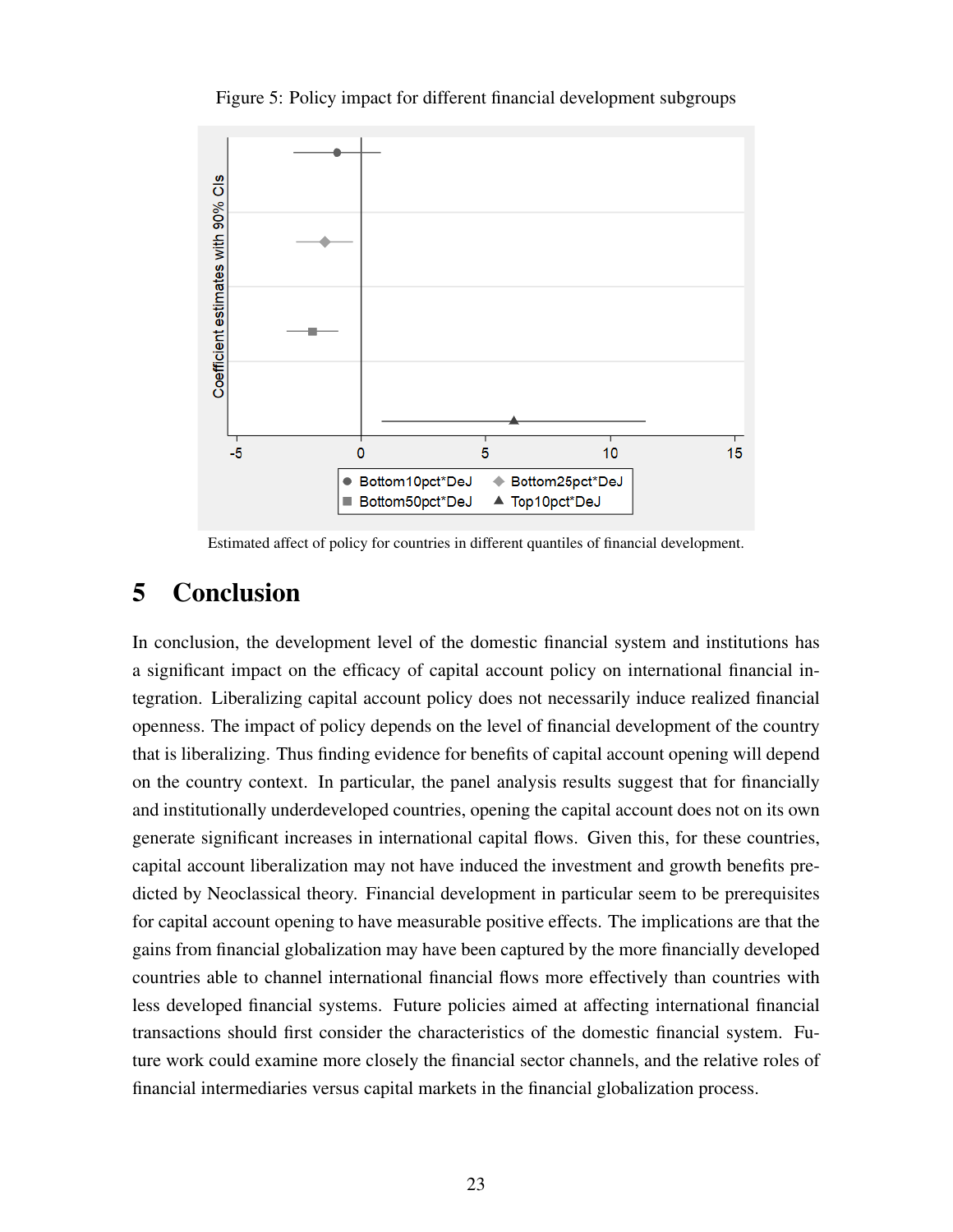# References

- Alesina, Alberto, Vittorio Grilli, and Gian Maria Milesi-Ferretti, "The Political Economy of Capital Controls," *CEPR Discussion Papers*, Jul 1993, (793).
- Alfaro, Laura, Arendam Chanda, Sebnem Kalemli-Ozcan, and Selin Sayek, "FDI and economic growth: the role of local financial markets," *Journal of International Economics*, 2004, *64* (1), 89–112.
- Antras, Pol and Ricardo Caballero, "Trade and Capital Flows: A Financial Frictions Perspective," *The Journal of Political Economy*, 2009, *117* (4), 701–744.
- Arribas, Ivan, Francisco Perez, and Emili Tortosa-Ausina, "The Determinants of International Financial Integration Revisited: The Role of Networks and Geographic Neutrality," *Studies in Nonlinear Dynamics and Econometrics*, 2011, *15* (1).
- Bartolini, Leonardo and Allan Drazen, "Capital-Account Liberalization as a Signal," *The American Economic Review*, 1997, *87* (1), 138–154.
- Beck, Thorsten, Asli Demirg-Kunt, and Ross Levine, "A New Database on Financial Development and Structure," *World Bank Economic Review*, 2000, (14), 597–605.
- Bianchi, Javier, "Overborrowing and Systemic Externalities in the Business Cycle," *American Economic Review*, 2011, *101* (7), 3400–3426.
- Binici, Mahir, Michael Hutchison, and Martin Schindler, "Controlling capital? Legal restrictions and the asset composition of international financial flows," *Journal of International Money and Finance*, 2010, *29* (4), 666–684.
- Chang, Roberto and Andres Velasco, "A Model of Financial Crises in Emerging Markets," *The Quarterly Journal of Economics*, 2001, *116* (2), 489–517.
- Chinn, Menzie and Hiro Ito, "A New Measure of Financial Openness," *Journal of International Money and Finance*, 2007, *26*, 546–569.
- Cihak, Martin, Asli Demirguc-Kunt, Erik Feyen, and Ross Levine, "Benchmarking Financial Systems around the World," *World Bank Policy Research Working Paper*, 2012, *August* (6175).
- Deidda, B. and L. Fattouh, "Non-Linearity between finance and growth," *Economic Letters*, 2002, *74*, 339–345.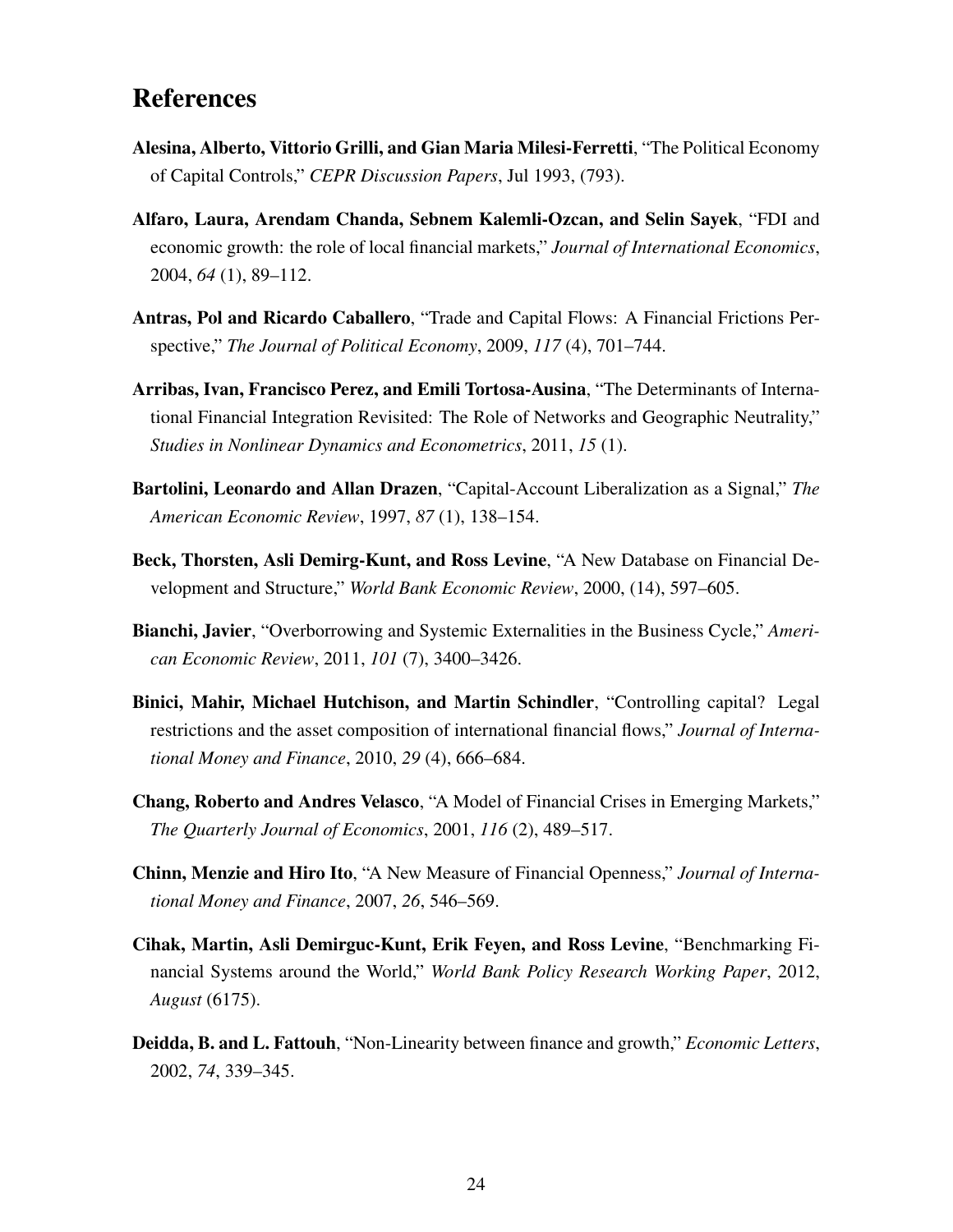- Eberhardt, Markus and Francis Teal, "Econometrics for grumblers: A new look at the literature on cross-country growth empirics," *Journal of Economic Surveys*, 02 2011, *25*, 109–155.
- Eichengreen, Barry, "Capital Account Liberalization: What do the Cross-Country Studies Tell Us?," *The World Bank Economic Review*, 2001, *15* (3), 341–365.
- Faria, A. and P. Mauro, "Institutions and the External Capital Structure of Countries," *IMF Working Paper*, 2005, (04/236).
- Fernandez, Andres, Alessandro Rebucci, and Martin Uribe, "Are Capital Controls Prudential? An Empirical Investigation," *NBER Working Paper Series*, 2013, (19671).
- , Michael W. Klein, Alessandro Rebucci, Martin Schindler, and Martin Uribe, "Capital Control Measures: A New Dataset," *IDB Working Paper Series*, 2006, (IDB-WP-573).
- Forbes, Kristin and Francis Warnock, "Capital flow waves: surges, stops, flight and retrenchment," *Journal of International Economics*, 2012, *88*, 235–251.
- Fratzscher, Marcel, "Capital flows, push versus pull factors and the global financial crisis," *Journal of International Economics*, 2012, (88), 341–356.
- Haque, Nadeem, M.H. Pesaran, and Sunil Sharma, "Neglected heterogeneity and dynamics in cross-country savings regressions," *IMF Working Papers 99/128, International Monetary Fund*, September 1999.
- Hernandez, Marco, "Estimating Capital Flows to Emerging Market Economies with Heterogeneous Panels," *Banco de Mexico Working Papers 2015-03*, February 2015.
- Kaufmann, Daniel and Aart Kray, "Worldwide Governance Indicators," *The World Bank Group*, 2017.
- King, Robert and Ross Levine, "Finance and Growth:Schumpeter Might be Right," *The Quarterly Journal of Economics*, 1993, *108* (3), 717–737.
- Klein, Michael W., "Capital Controls: Gates versus Walls," *Brookings Papers on Economic Activity*, 2012, *Fall*, 317–355.
- Korinek, Anton, "Regulating Capital Flows to Emerging markets: An Externality View," *University of Maryland Working paper*, 2014.
- Kose, M. Ayhan, Eswar Prasad, and Alan Taylor, "Thresholds in the Process of International Financial Integration," *NBER Working Paper 14916*, 2009.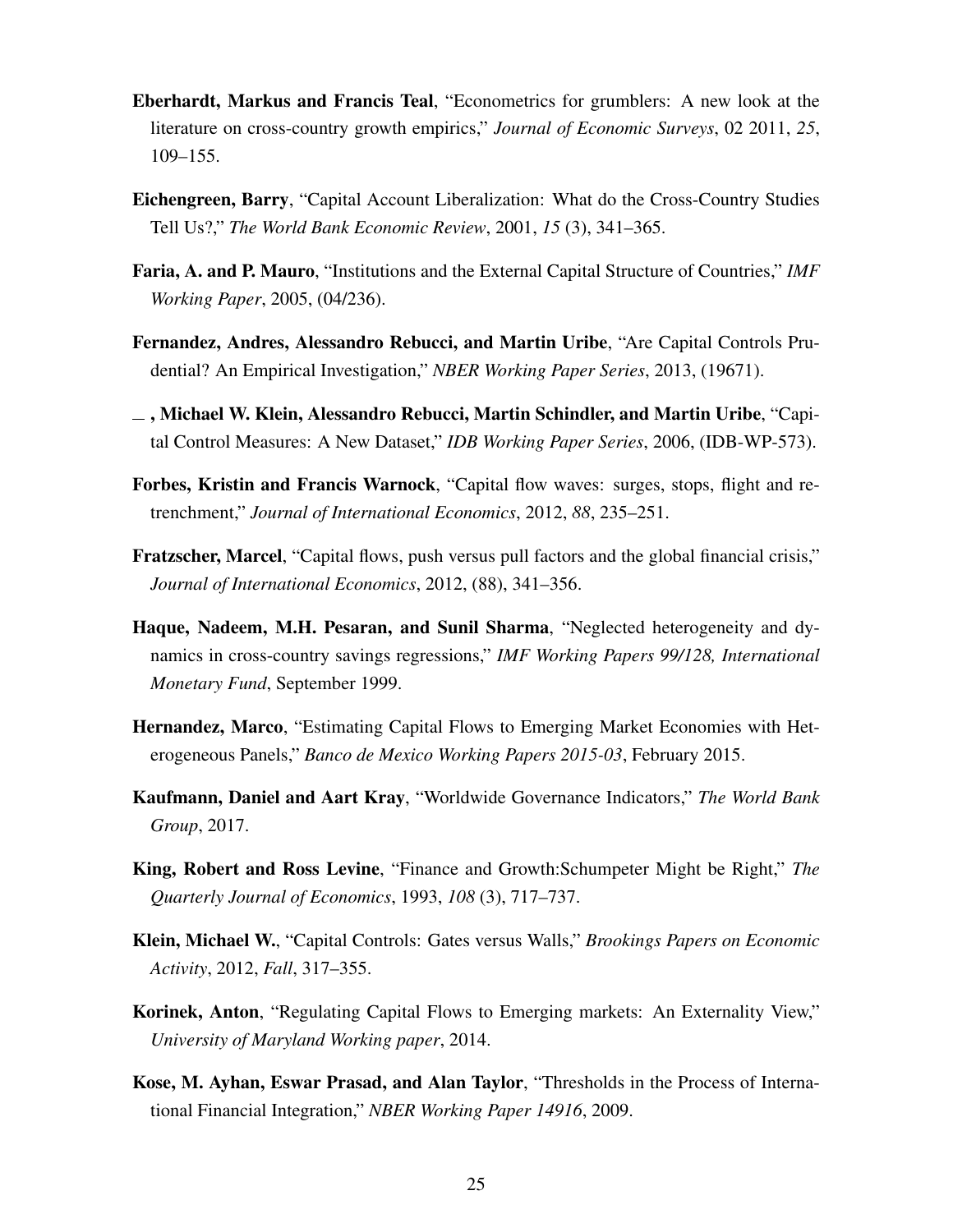- $\ldots$ , Kenneth Rogoff, and Shang-Jin Wei, "Financial Globalization: A Reappraisal," *IMF Working Paper WP/06/189*, 2006.
- Lane, Philip and Gina Maria Milesi-Ferretti, "International Financial Integration," *IMF Working Paper WP/03/86*, 2003.
- $\Box$  and  $\Box$ , "The External Wealth of Nations Mark II: Revised and Extended Estimates of Foreign Assets and Liabilities 1970-2004," *IMF Working Paper WP/06/69*, 2006.
- and , "The Drivers of Financial Globalization," *IIIS Discussion Paper No. 238*, 2008.
- Levine, Ross, "Financial Development and Economic Growth: Views and Agenda," *Journal of Economic Literature*, 1997, *35* (2), 688–726.
- $\Box$ , Norman Loayza, and Thorsten Beck, "Financial intermediation and growth: Causality and causes," *Journal of Monetary Economics*, 2000, *46*, 31–77.
- Martin, Philippe and Helene Rey, "Globalization and Emerging Markets: With or Without Crash," *American Economic Review*, 2006, *96* (5), 1631–1651.
- Mody, Ashoka and Atu Panini Murshid, "Growing Up with Capital Flows," *Journal of International Economics*, 2005, *65* (1 (January)), 249–66.
- Montiel, Peter and Carmen Reinhart, "Do Capital Controls and Macroeconomic Policies Influence the Volume and Composition of Capital Flows? Evidence from the 1990s," *Journal of International Money and Finance*, 1999, *18* (4), 619–35.
- Okada, Keisuke, "The interaction effects of financial openness and institutions on international capital flows," *Journal of Macroeconomics*, 2013, *35*, 131–143.
- Ostry, Jonathan, Atish Ghosh, Karl Habermeier, Marcos Chamon, Mahvash Qureshi, and Dennis Reinhart, "Capital Inflows: The Role of Controls," *IMF Staff Position Note*, 2010, (SPN/10/042).
- Pesaran, M., "Testing Weak Cross-Sectional Dependence in Large Panels," *CWPE*, January 2012, *1208.*
- $\equiv$  and Ron Smith, "Estimating long-run relationships from dynamic heterogeneous panels," *Journal of Econometrics*, July 1995, *68*, 79–113.
- Portes, Richard, Helene Rey, and Yonghyup Oh, "Information and Capital Flows: The Determinants of Transactions in Financial Assets," *European Economic Review*, 2001, *45* (4-6), 783–96.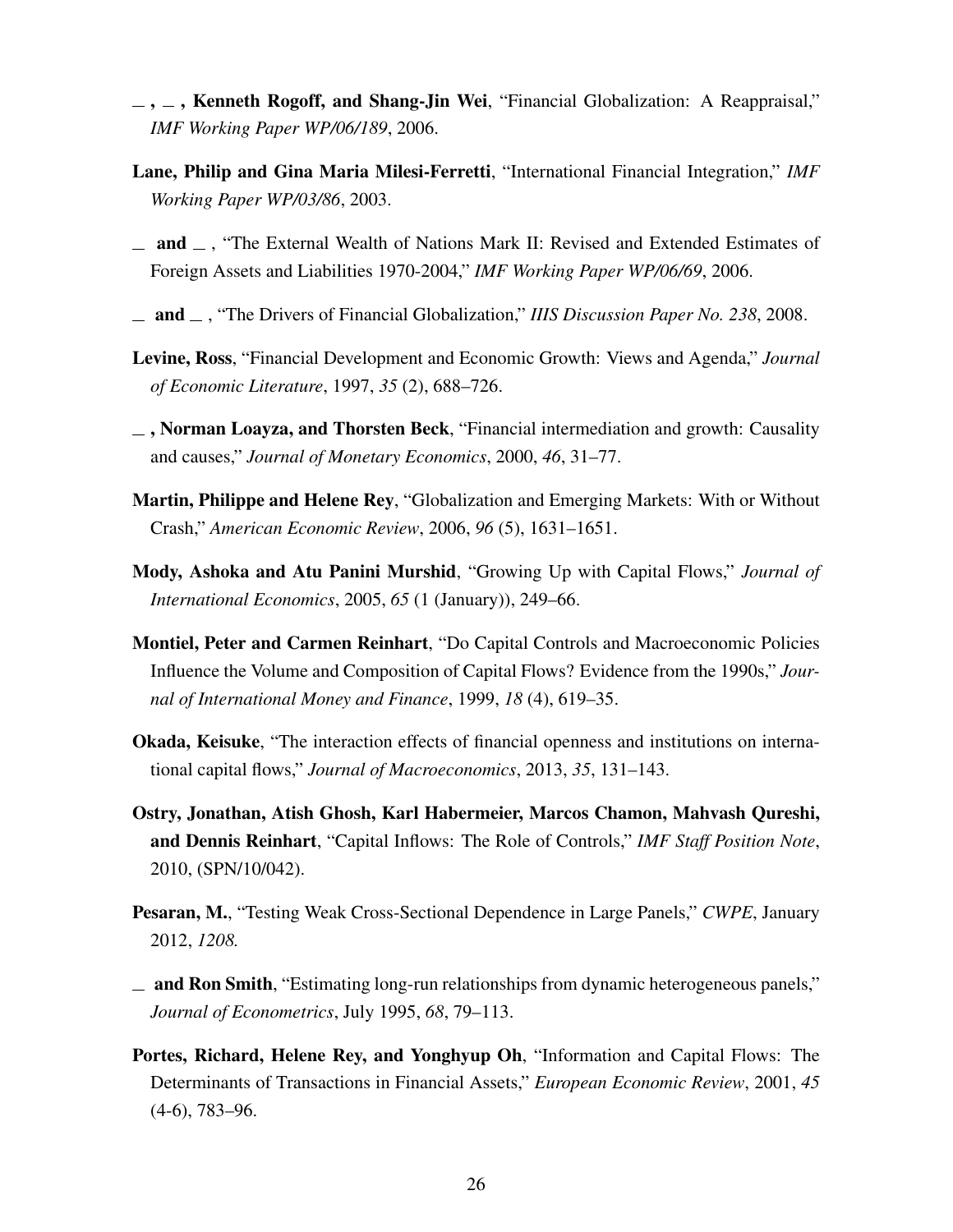- Prasad, Eswar, Raghuram Rajan, and Arvind Subramanian, "Foreign Capital and Economic Growth," *Brooking Papers on Economic Activity*, 2007, pp. 153–230.
- Quinn, Dennis and Maria Toyoda, "Does Capital Account Liberalization Lead to Growth," *The Review of Financial Studies*, 2008, *21* (3).
- Reed, William Robert, "On the Practice of Lagging Variables to Avoid Simultaneity," *Oxford Bulletin of Economics and Statistics*, 2015, *77*, 897–905.
- Schindler, Martin, "Measuring Financial Integration: A New Dataset," *IMF Staff Papers*, 2009, *56* (1), 222–238.
- Svirydzenka, Katsiaryna, "Introducing a New Broad-based Index of Financial Development," *IMF Working paper*, 2016, *January* (16/5).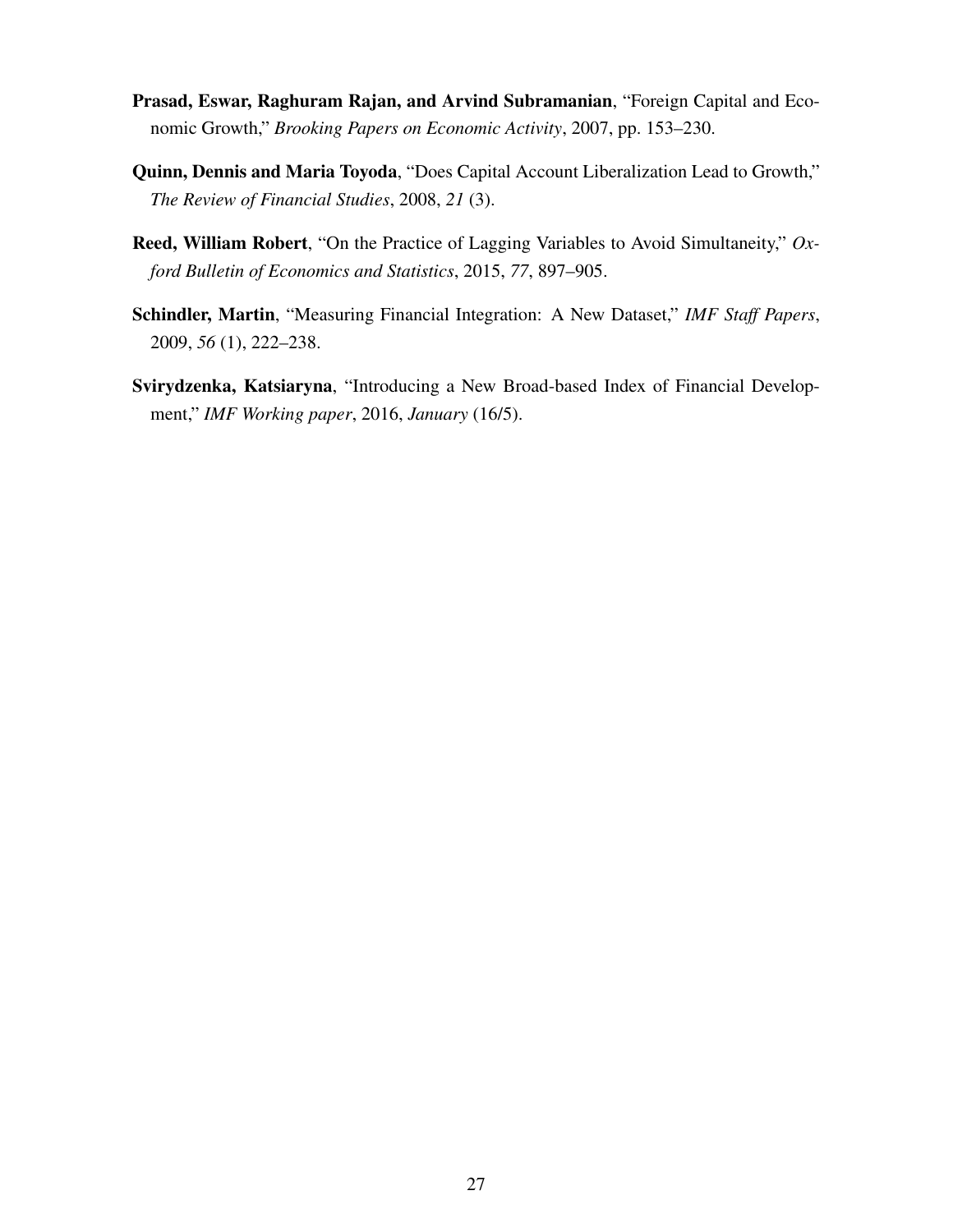# A Tables

| Y                                 | F-statistic | p-value |
|-----------------------------------|-------------|---------|
| For Table 2                       |             |         |
| Gross                             | 0.4367      | 0.5097  |
| Debt total                        | 0.0407      | 0.8404  |
| Equity total                      | 0.5735      | 0.4500  |
| Liabilities total                 | 0.0176      | 0.8946  |
| <b>Liabilities Debt</b>           | 1.169       | 0.2812  |
| <b>Liabilities Equity</b>         | 0.5580      | 0.4562  |
| Assets total                      | 0.6408      | 0.4246  |
| Assets Debt                       | 0.2024      | 0.6534  |
| <b>Assets Equity</b>              | 0.9123      | 0.3410  |
| For Table 3, Equity disaggregated |             |         |
| <b>Total Equity Liabilities</b>   | 0.9123      | 0.3410  |
| Foreign Direct Investment         | 0.7807      | 0.3782  |
| Portfolio Equity liabilities      | 0.4265      | 0.5146  |
| <b>Total Equity Assets</b>        | 0.5580      | 0.4562  |
| <b>Outward Direct Investment</b>  | 0.5569      | 0.4566  |
| Portfolio Equity assets           | 0.4917      | 0.4842  |

Table 7: Durbin test for endogeneity

Null hypothesis of exogeneity. All Y scaled by GDP.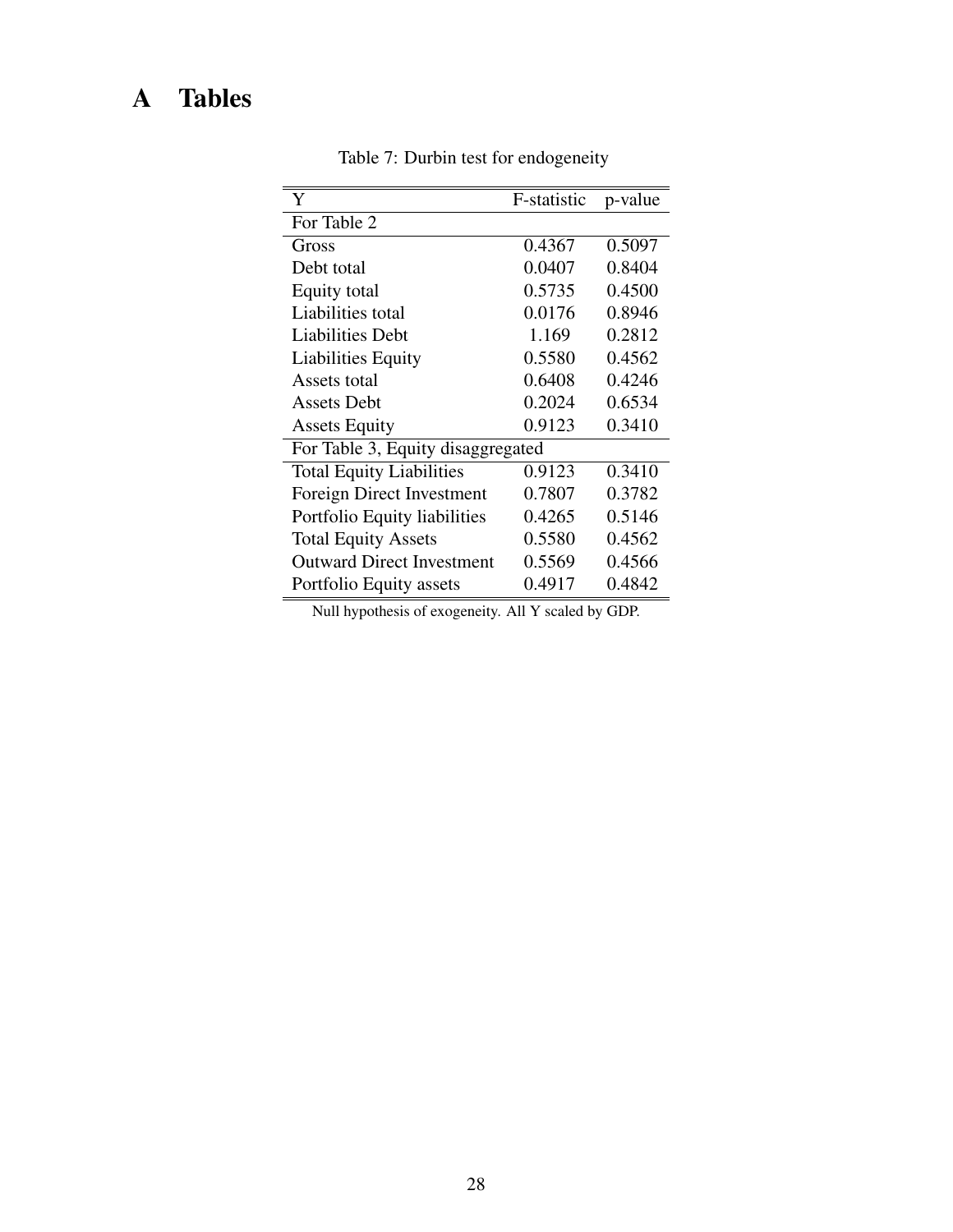|                                                             |                           | $\widehat{\circ}$    | ල                         | $\oplus$        | $\widehat{c}$                                                                                      | $\widehat{\circ}$  | $\widehat{\in}$ | $\circledast$    | ම        | $\widehat{\Xi}$      | Ξ           | $\widetilde{\Xi}$ |
|-------------------------------------------------------------|---------------------------|----------------------|---------------------------|-----------------|----------------------------------------------------------------------------------------------------|--------------------|-----------------|------------------|----------|----------------------|-------------|-------------------|
| DeJure                                                      | $1.053*$                  | $-0.122$             | $-0.285$                  | $-0.220$        | 0.211                                                                                              | $-0.105$           | $-0.621$        | $-0.460$         | 0.211    | $-0.105$             | $-0.621$    | $-0.460$          |
|                                                             | (0.477)                   | (0.680)              | (0.639)                   | (0.538)         | 0.564)                                                                                             |                    | (0.846)         | (0.710)          | (0.236)  |                      | (0.486)     | (0.399)           |
| L.DeJure                                                    |                           | 1.229                |                           |                 |                                                                                                    | $(0.674)$<br>0.352 |                 |                  |          | $(0.539)$<br>$0.352$ |             |                   |
|                                                             |                           | 1.010)               |                           |                 |                                                                                                    | (0.713)            |                 |                  |          | (0.558)              |             |                   |
| .2.DeJure                                                   |                           |                      | 1.456                     |                 |                                                                                                    |                    | 1.033           |                  |          |                      | $1.033*$    |                   |
|                                                             |                           |                      | (0.960)                   |                 |                                                                                                    |                    | (0.948)         |                  |          |                      | (0.509)     |                   |
| 3.DeJure                                                    |                           |                      |                           | 1.467           |                                                                                                    |                    |                 | 0.971            |          |                      |             | $0.971*$          |
|                                                             |                           |                      |                           | (0.860)         |                                                                                                    |                    |                 | (0.820)          |          |                      |             | (0.418)           |
| Constant                                                    | $-2.719***$               | $-2.743***$          | $-2.757***$               | $-2.796***$     | 4.799***                                                                                           | $-4.904***$        | 5.048***        | $-5.204***$      | 4.799*** | $4.904***$           | $-5.048***$ | $-5.204***$       |
|                                                             | (0.766)                   | (0.779)              | (0.782)                   | (0.791)         | (1.288)                                                                                            | (1.329)            | (1.366)         | (1.407)          | (0.599)  | (0.612)              | (0.621)     | (0.629)           |
| <b>D</b> servations                                         | 2942                      | 2925                 | 2915                      | 2894            | 2942                                                                                               | 2925               | 2915            | 2894             | 2942     | 2925                 | 2915        | 2894              |
| Adjusted $R^2$                                              | 0.286                     | 0.286                | 0.287                     | 0.288           | 0.564                                                                                              | 0.564              | 0.565           | 0.564            | 0.564    | 0.564                | 0.565       | 0.564             |
| Country FEs                                                 | $\mathsf{S}^{\mathsf{O}}$ | $\mathsf{z}^{\circ}$ | $\mathsf{S}^{\mathsf{O}}$ | $\overline{a}$  | Yes                                                                                                | Yes                | Yes             | Yes              | Yes      | Yes                  | Yes         | Yes               |
| Standard errors                                             | Clustered                 | $\Box$ ustered       | Clustered                 | <b>Justered</b> | Clustered                                                                                          | <b>Justered</b>    | <b>Hustered</b> | <b>Clustered</b> | Robust   | Robust               | Robust      | <b>Robust</b>     |
| HAC robust standard errors in parentheses, unless otherwise |                           |                      |                           |                 | ise noted. Year dummies included in all regressions. * $p < 0.05$ , ** $p < 0.01$ , ** $p < 0.001$ |                    |                 |                  |          |                      |             |                   |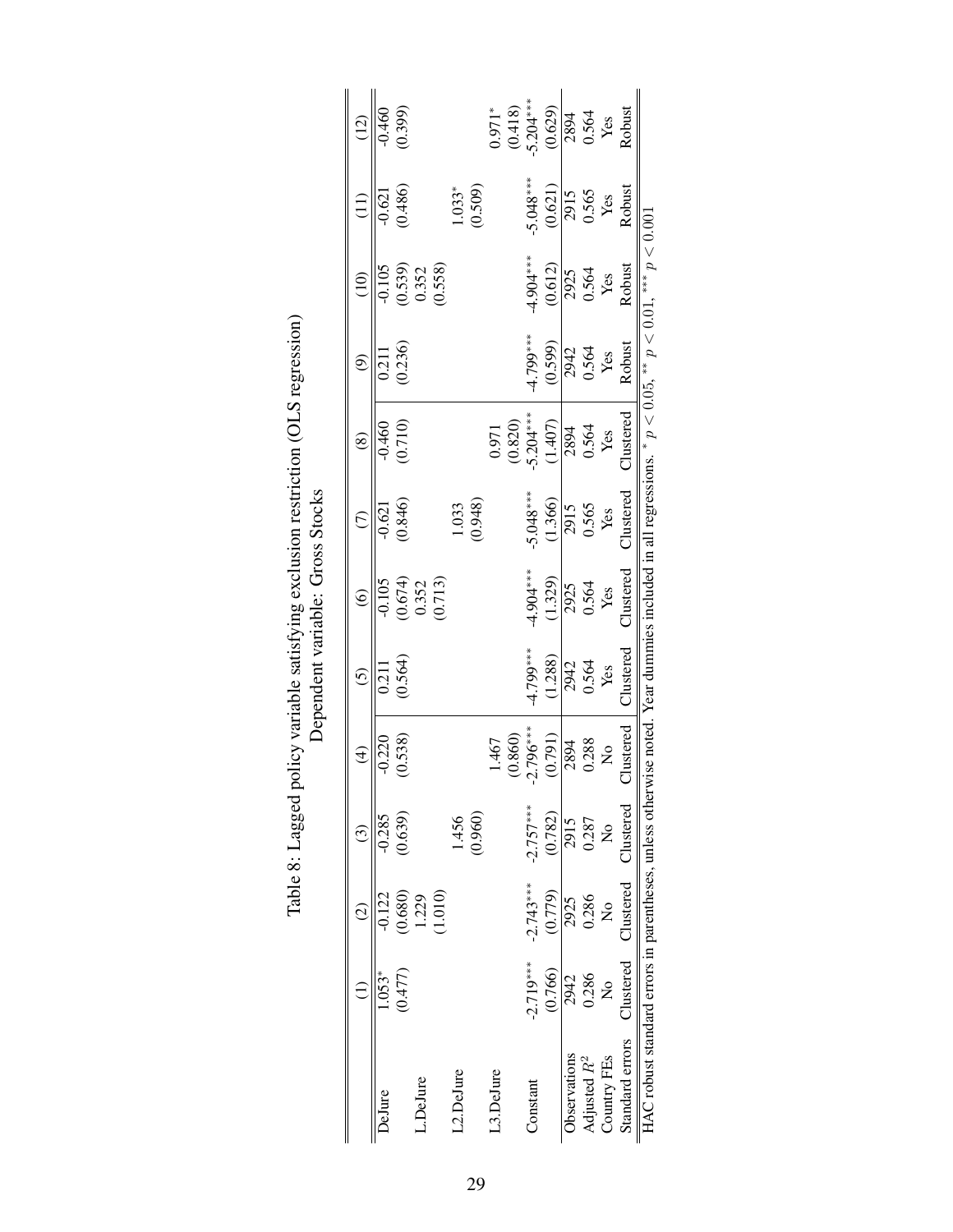## B Financial development critical value

List of countries, which for the 1980-2014 period, averaged above the financial development critical value (ie where policy had the expected impact: looser capital controls associated with higher levels of international financial integration.):

United States, United Kingdom, Austria, Belgium, Denmark, France, Germany, San Marino, Italy, Netherlands, Norway, Sweden, Switzerland, Canada, Japan, Finland, Greece, Iceland, Ireland, Malta , Portugal, Spain, Turkey, Australia, New Zealand, South Africa, Brazil, Chile, Bahamas, Barbados, Cyprus, Israel, Jordan, Kuwait, Qatar, United Arab Emirates, Hong Kong, India, Korea, Malaysia, Singapore, Thailand, Mauritius, Zimbabwe, Somalia, Russian Federation, China, Czech Republic, Estonia, Hungary, Croatia, Slovenia, Poland.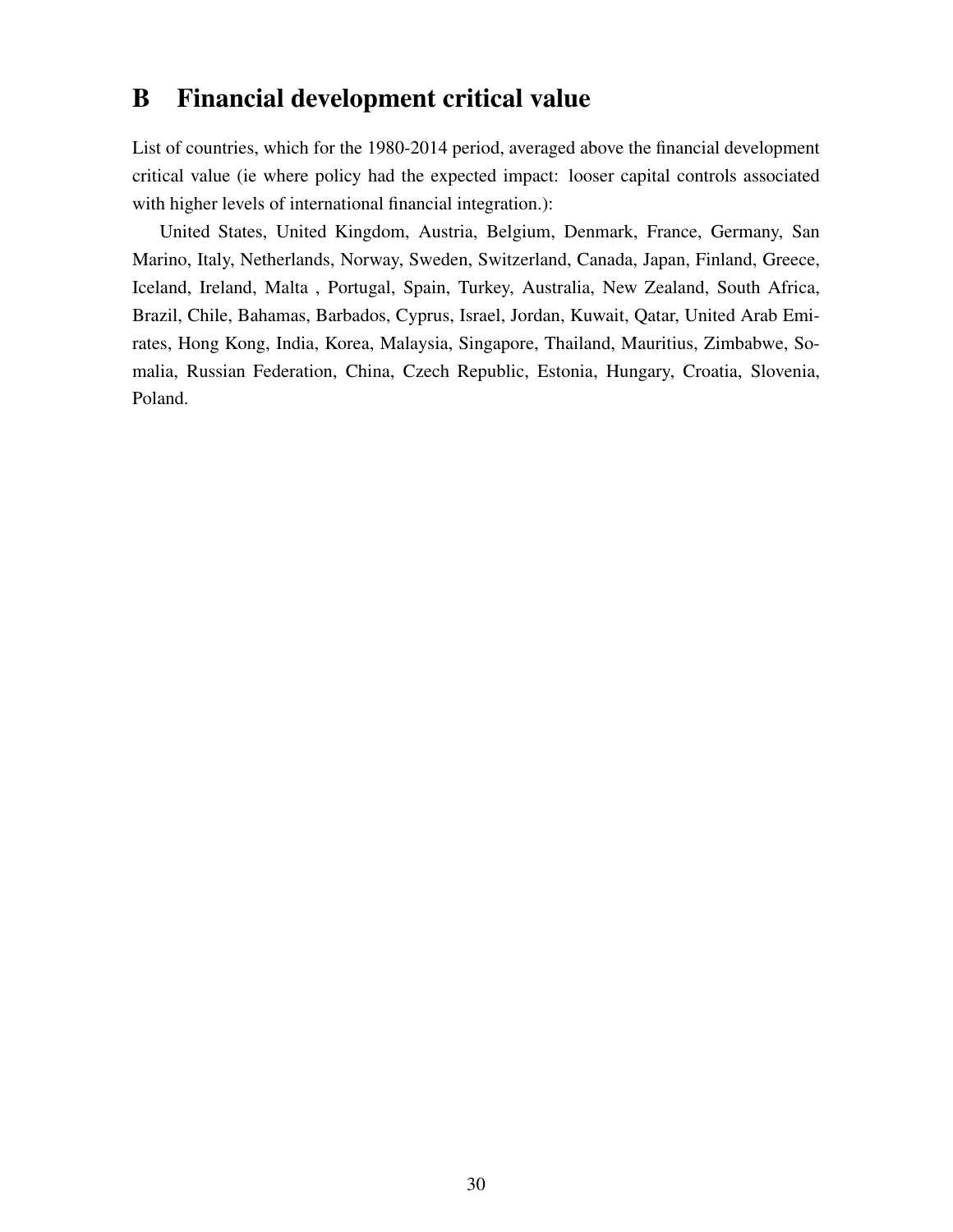# C Financial Development measure

#### Broad-based Index of Financial Development: (directly quoted)

To overcome the shortcomings of single indicators as proxies for financial development, we create a number of indices that summarize how developed financial institutions and financial markets are in terms of their depth, access, and efficiency, culminating in the final index of financial development. The sub-indices and the final overall index are constructed for 183 countries on annual frequency between 1980 and 2013. Financial institutions include banks, insurance companies, mutual funds, and pension funds. Financial markets include stock and bond markets. Financial development is defined as a combination of depth (size and liquidity of markets), access (ability of individuals and companies to access financial services), and efficiency (ability of institutions to provide financial services at low cost and with sustainable revenues, and the level of activity of capital markets).

https://www.imf.org/external/pubs/ft/wp/2016/wp1605.pdf

# D Institutional Quality measures

#### Worldwide Governance Indicators (WGI): (directly quoted)

The World Bank's Worldwide Governance Indicators project reports aggregate and individual governance indicators for over 200 countries and territories over the period 19962015, for six dimensions of governance. The aggregate indicators combine the views of a large number of enterprise, citizen and expert survey respondents in industrial and developing countries. They are based on over 30 individual data sources produced by a variety of survey institutes, think tanks, non-governmental organizations, international organizations, and private sector firms.

http://info.worldbank.org/governance/wgi/index.aspxhome

#### International Country Risk Guide (ICRG): (directly quoted)

#### Corruption

This is an assessment of corruption within the political system. Such corruption is a threat to foreign investment for several reasons: it distorts the economic and financial environment; it reduces the efficiency of government and business by enabling people to assume positions of power through patronage rather than ability; and, last but not least, introduces an inherent instability into the political process.

The most common form of corruption met directly by business is financial corruption in the form of demands for special payments and bribes connected with import and export licenses, exchange controls, tax assessments, police protection, or loans. Such corruption can make it difficult to conduct business effectively, and in some cases my force the withdrawal or withholding of an investment.

Although our measure takes such corruption into account, it is more concerned with actual or potential corruption in the form of excessive patronage, nepotism, job reservations, favor